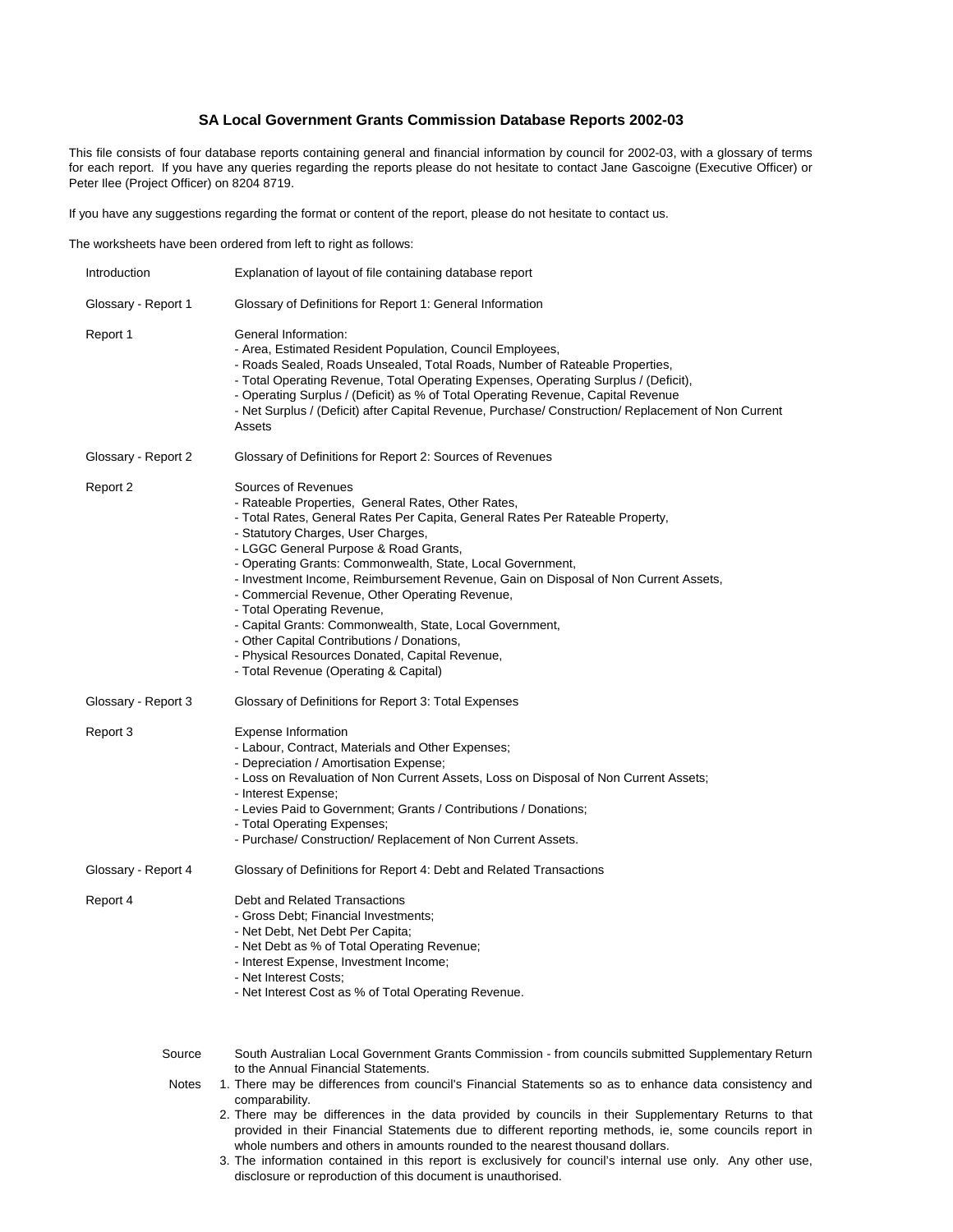| <b>Report 1 - General Information</b><br>Glossary                                                                                                                                                                                                                        |
|--------------------------------------------------------------------------------------------------------------------------------------------------------------------------------------------------------------------------------------------------------------------------|
| Area (Hectares)<br>As per ABS Information<br>Note: area data sourced from the DEHAA cadastral database.                                                                                                                                                                  |
| <b>Estimated Resident Population</b><br>As per ABS Information (as at 30 June 2002)                                                                                                                                                                                      |
| <b>Council Employees (FTE)</b><br>As per Councils' General Information Returns                                                                                                                                                                                           |
| <b>Roads Sealed</b><br>As per Councils' General Information Returns / Road Audit<br>(Sealed Roads in Built Up Areas plus<br>Sealed Roads in Non Built Up Areas plus<br>Sealed Laneways)                                                                                  |
| <b>Roads Unsealed</b><br>As per Councils' General Information Returns / Road Audit<br>(Formed Roads in Built Up Areas plus Formed Roads in Non Built Up Areas plus Unformed Roads in<br>Built Up Areas plus Unformed Roads in Non Built Up Areas plus Unsealed Laneways) |
| <b>Total Roads</b><br>Roads Sealed (See Above) plus Roads Unsealed (See Above)                                                                                                                                                                                           |
| <b>Number of Rateable Properties</b><br>Total Rateable Properties (As per Valuer General's Department)                                                                                                                                                                   |
| <b>Total Operating Revenue</b><br><b>Total Operating Revenue before Capital Revenues</b><br>as per SA LGGC Supplementary Return/Financial Statements                                                                                                                     |
| <b>Total Operating Expenses</b><br><b>Total Operating Expenses</b><br>as per SA LGGC Supplementary Return/Financial Statements                                                                                                                                           |
| <b>Operating Surplus / (Deficit)</b><br>Operating Surplus / (Deficit) before Capital Revenue<br>as per SA LGGC Supplementary Return/Financial Statements                                                                                                                 |
| <b>Operating Surplus / (Deficit) as % of Total Operating Revenue</b><br>Operating Surplus / (Deficit) (See Above) divide Total Operating Revenue (See Above) multiply by 100<br>As per SA LGGC Supplementary Return/Financial Statements                                 |
| <b>Capital Revenue</b><br>Includes:<br>Physical Resources Donated, Capital Contributions, Capital Grants - Commonwealth,<br>Capital Grants - State, Capital Grants - Other Councils<br>as per SA LGGC Supplementary Return/Financial Statements                          |
| Net Operating Surplus / (Deficit) after Capital Revenue<br>Operating Surplus / (Deficit) after Capital Revenue<br>as per SA LGGC Supplementary Return/Financial Statements                                                                                               |
| <b>Purchase/Construction/Replacement of Non Current Assets</b><br>Includes purchase / construction / replacement of:<br>Land, Buildings, Other Construction & Plant and Equipment<br>as per SA LGGC Supplementary Return/Financial Statements                            |
|                                                                                                                                                                                                                                                                          |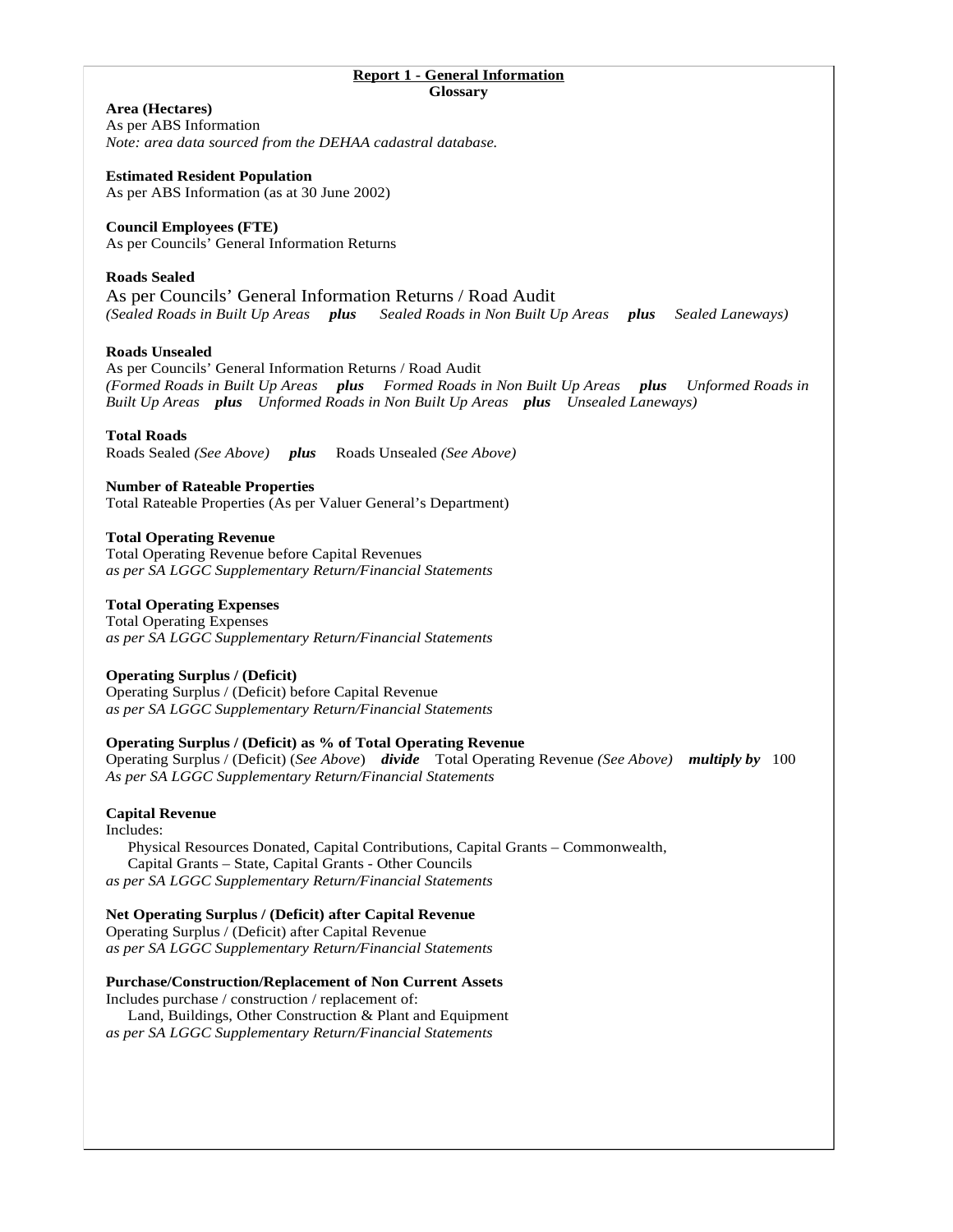# SA Local Government Grants Commission Report 1 - General Information By Council For 2002/03 Financial Year

|                                   | Area               | Estimated                    | Council     | Roads     | Roads              | Total          | Number of      | Total           | Total           | Operating             | Operating               | Capital      | Net Surplus /    | Purchase/                     |
|-----------------------------------|--------------------|------------------------------|-------------|-----------|--------------------|----------------|----------------|-----------------|-----------------|-----------------------|-------------------------|--------------|------------------|-------------------------------|
|                                   | (Hectares)         | Resident                     | Employees   | Sealed    | Unsealed           | Roads          | Rateable       | Operating       | Operating       | Surplus /             | Surplus /               | Revenue      |                  | (Deficit) after Construction/ |
|                                   |                    | Population                   | (FTE)       | (Km)      | (Km)               | (Km)           | Properties     | Revenue         | Expenses        | (Deficit)             | (Deficit) as            | (S 000)      | Cap. Rev         | Replacement                   |
|                                   |                    | as at 30<br><b>June 2002</b> |             |           |                    |                |                | (\$000)         | (\$000)         | (\$000)               | % of Total<br>Operating |              | (\$000)          | of Non<br>Current             |
|                                   |                    |                              |             |           |                    |                |                |                 |                 |                       | Revenue                 |              |                  | Assets                        |
|                                   |                    |                              |             |           |                    |                |                |                 |                 |                       | (% )                    |              |                  | (\$000)                       |
|                                   |                    |                              |             |           |                    |                |                |                 |                 |                       |                         |              |                  |                               |
| Adelaide                          | 1,526              | 13,734                       | 693         | 134       | $\mathbf 0$        | 134            | 19,273         | 106,001         | 91,729          | 14,272                | 13.5                    | 1,731        | 16,003           | 39,557                        |
| Adelaide Hills                    | 79,468             | 39,025                       | 148         | 603       | 489                | 1,092          | 16,944         | 19,795          | 21,275          | (1,480)               | (7.5)                   | 446          | (1,034)          | 3,915                         |
| Alexandrina                       | 183,048            | 19,155                       | 117         | 467       | 842                | 1,310          | 15,582         | 16,288          | 16,892          | (603)                 | (3.7)                   | 2,017        | 1,414            | 9,306                         |
| Barossa                           | 89,279             | 19,993                       | 89          | 311       | 638                | 949            | 10,624         | 15,116          | 13,845          | 1,271                 | 8.4                     | 1,527        | 2,798            | 7,761                         |
| Barunga West                      | 158,345            | 2,619                        | 17          | 55        | 998                | 1,053          | 2,421          | 3,597           | 4,750           | (1, 153)              | (32.1)                  | 1,502        | 349              | 631                           |
| Berri Barmera                     | 50,845             | 11,264                       | 66          | 251       | 161                | 412            | 5,790          | 8,416           | 8,623           | (207)                 | (2.5)                   | 195          | (12)             | 2,332                         |
| <b>Burnside</b>                   | 2,746              | 42,804                       | 131         | 233       | 5                  | 239            | 20,744         | 23,291          | 25,096          | (1,805)               | (7.7)                   | 272          | (1,533)          | 5,757                         |
| Campbelltown                      | 2,433              | 47,145                       | 102         | 252       | $\Omega$           | 252            | 21,207         | 18,645          | 19,316          | (671)                 | (3.6)                   | 595          | (76)             | 5,243                         |
| Ceduna                            | 544,535            | 3,618                        | 43          | 54        | 1,647              | 1,701          | 1,958          | 4,488           | 5,130           | (642)                 | (14.3)                  | 857          | 215              | 1,998                         |
| Charles Sturt                     | 5,557              | 103,572                      | 385         | 556       | $\Omega$           | 556            | 51,021         | 53,583          | 51,373          | 2,210                 | 4.1                     | 1,317        | 3,527            | 12,529                        |
| <b>Clare And Gilbert Valleys</b>  | 188,962            | 8,325                        | 46          | 187       | 1,634              | 1,821          | 5,942          | 6,742           | 8,709           | (1,967)               | (29.2)                  | 432          | (1,535)          | 1,718                         |
| Cleve                             | 449,810<br>7,766   | 1,881<br>2,257               | 21<br>41    | 57<br>25  | 1,338<br>152       | 1,396<br>176   | 1,345<br>1,568 | 2,717<br>8,443  | 2,535<br>9,865  | 182                   | 6.7                     | 858<br>53    | 1,040<br>(1,369) | 1,069<br>439                  |
| Coober Pedy<br>Coorona            | 890.196            | 5,834                        | 49          | 311       | 1,574              | 1,886          | 3,881          | 7,922           | 7,268           | (1, 422)<br>654       | (16.8)<br>8.3           | 292          | 946              | 4,300                         |
| Copper Coast                      | 77,797             | 11,247                       | 75          | 242       | 695                | 937            | 8,638          | 9,745           | 12,068          | (2, 323)              | (23.8)                  | 1,063        | (1,260)          | 3,800                         |
| Elliston                          | 669,282            | 1,158                        | 16          | 37        | 1,110              | 1.147          | 1,105          | 2,181           | 2,052           | 129                   | 5.9                     | 221          | 349              | 624                           |
| Flinders Ranges                   | 411,517            | 1,775                        | 15          | 17        | 1,244              | 1,261          | 1,564          | 2,097           | 2,762           | (666)                 | (31.7)                  | 65           | (601)            | 357                           |
| Franklin Harbour                  | 328,336            | 1,315                        | 13          | 43        | 892                | 935            | 1,031          | 1,289           | 1,320           | (31)                  | (2.4)                   | 569          | 538              | 1,296                         |
| Gawler                            | 4,110              | 18,762                       | 78          | 146       | 27                 | 173            | 8,829          | 11,799          | 11,859          | (60)                  | (0.5)                   | 123          | 63               | 4,677                         |
| Goyder                            | 670,221            | 4,169                        | 46          | 130       | 3,117              | 3,247          | 4,107          | 6,493           | 6,785           | (292)                 | (4.5)                   | $\mathbf 0$  | (292)            | 3,077                         |
| Grant                             | 192,833            | 8,004                        | 58          | 434       | 1,160              | 1,594          | 5,042          | 8,845           | 8,750           | 95                    | 1.1                     | 498          | 593              | 3,261                         |
| Holdfast Bay                      | 1,450              | 33,983                       | 218         | 175       | $\mathbf 0$        | 175            | 19,851         | 28,093          | 28,624          | (531)                 | (1.9)                   | 969          | 438              | 7,022                         |
| Kangaroo Island                   | 444,273            | 4,385                        | 57          | 229       | 1,127              | 1,356          | 4,865          | 6,135           | 7,235           | (1, 100)              | (17.9)                  | 489          | (611)            | 1,676                         |
| Light Regional                    | 127,568            | 11,390                       | 47          | 136       | 1,302              | 1,438          | 6,499          | 8,252           | 11,281          | (3,029)               | (36.7)                  | 2,765        | (264)            | 3,533                         |
| Karoonda East Murray<br>Kimba     | 441,817<br>397,486 | 1,205<br>1,199               | 13<br>15    | 76<br>40  | 1,222<br>1,674     | 1,298<br>1,714 | 1,017<br>838   | 1,849<br>1,666  | 1,331<br>1,664  | 517<br>$\overline{2}$ | 28.0<br>0.1             | 190<br>470   | 707<br>472       | 791<br>1,035                  |
| Kingston                          | 336,308            | 2,348                        | $\mathbf 0$ | 104       | 630                | 734            | 2,217          | 3,286           | 5,436           | (2, 150)              | (65.4)                  | 203          | (1,946)          | 1,431                         |
| Lehunte                           | 538,052            | 1,454                        | 17          | 91        | 1,732              | 1,822          | 1,003          | 2,437           | 4,235           | (1,798)               | (73.8)                  | 228          | (1,570)          | 853                           |
| Lower Eyre Pen                    | 476,337            | 4,243                        | 26          | 87        | 1,272              | 1,360          | 3,043          | 4,344           | 4,420           | (76)                  | (1.8)                   | 1,214        | 1,138            | 3,029                         |
| Loxton Waikerie                   | 798,081            | 12,228                       | 78          | 331       | 1,985              | 2,316          | 7,091          | 10,072          | 10,172          | (101)                 | (1.0)                   | 1,508        | 1,407            | 5,129                         |
| Mallala                           | 93,353             | 7,671                        | 41          | 100       | 851                | 951            | 4,288          | 4,687           | 4,604           | 83                    | 1.8                     | 572          | 655              | 3,034                         |
| Marion                            | 5,619              | 80,099                       | 253         | 461       | $\Omega$           | 462            | 38,529         | 37,081          | 38,102          | (1,021)               | (2.8)                   | 3,501        | 2,480            | 6,185                         |
| Mid Murray                        | 626.584            | 8,441                        | 80          | 290       | 3,088              | 3,378          | 9,101          | 8,669           | 8,533           | 136                   | 1.6                     | 2,317        | 2.453            | 6,998                         |
| Mitcham                           | 7,566              | 62,618                       | 212         | 383       | 6                  | 389            | 27,921         | 30,357          | 31,449          | (1,092)               | (3.6)                   | 8,209        | 7,117            | 6,634                         |
| <b>Mount Barker</b>               | 59,389             | 24,955                       | 105         | 309       | 400                | 709            | 12,381         | 17,840          | 20,204          | (2, 364)              | (13.3)                  | 5,157        | 2,793            | 4,054                         |
| Mount Gambier                     | 2,719              | 23,575                       | 90          | 185       | -1                 | 186            | 11,932         | 12,653          | 13,201          | (548)                 | (4.3)                   | 450          | (98)             | 4,705                         |
| Mount Remarkable<br>Murray Bridge | 341,523<br>182,910 | 2,922<br>17,438              | 27<br>133   | 70<br>346 | 1,993<br>618       | 2,063<br>964   | 2,801<br>9,636 | 3,215<br>15,060 | 4,863<br>14,678 | (1,648)<br>382        | (51.2)<br>2.5           | 77<br>702    | (1,571)<br>1,084 | 1,978<br>4,885                |
| Naracoorte Lucindale              | 453,972            | 8,282                        | 74          | 481       | 1,119              | 1,600          | 5,714          | 9,417           | 13,061          | (3,644)               | (38.7)                  | 251          | (3, 394)         | 2,972                         |
| Northern Areas                    | 298,019            | 4,696                        | 39          | 105       | 2,092              | 2,197          | 3,730          | 5,407           | 6,850           | (1, 443)              | (26.7)                  | 372          | (1,071)          | 2,331                         |
| Norwood, Payneham And St. Peters  | 1,515              | 33,999                       | 135         | 169       | 0                  | 169            | 19,537         | 20,523          | 21,368          | (845)                 | (4.1)                   | (29)         | (874)            | 6,556                         |
| Onkaparinga                       | 52,029             | 152,945                      | 503         | 1,172     | 228                | 1,399          | 66,984         | 70,863          | 74,597          | (3,733)               | (5.3)                   | 9,101        | 5,368            | 12,587                        |
| Orroroo/Carrieton                 | 331,333            | 997                          | 10          | 23        | 1,604              | 1,628          | 1,228          | 1,560           | 3,382           | (1,821)               | (116.7)                 | 122          | (1,699)          | 31                            |
| Peterborough                      | 301,257            | 1,962                        | 18          | 33        | 1,195              | 1,228          | 1,697          | 2,103           | 3,489           | (1, 386)              | (65.9)                  | $\mathbf 0$  | (1,386)          | 22                            |
| Playford                          | 34,473             | 70,075                       | 220         | 599       | 141                | 739            | 29,995         | 35,516          | 39,215          | (3,699)               | (10.4)                  | 2,383        | (1, 316)         | 13,082                        |
| Port Adelaide Enfield             | 9,324              | 103,561                      | 455         | 648       | 5                  | 653            | 53,843         | 63,343          | 64,795          | (1, 452)              | (2.3)                   | 10,818       | 9,366            | 14,557                        |
| Port Augusta                      | 119,297            | 13,797                       | 168         | 169       | 239                | 409            | 6,852          | 16,250          | 17,558          | (1, 308)              | (8.1)                   | 524          | (784)            | 2,812                         |
| Port Lincoln                      | 3,249              | 14,276                       | 41          | 141       | 12                 | 153            | 7,418          | 8,711           | 7,046           | 1,665                 | 19.1                    | $\Omega$     | 1,665            | 3,356                         |
| Port Pirie                        | 178,477            | 17,494                       | 89          | 290       | 877                | 1,167          | 9,435          | 10,760          | 11,296          | (536)                 | (5.0)                   | 379          | (157)            | 2,772                         |
| Prospect<br>Renmark Paringa       | 781<br>90,207      | 19.309<br>9,737              | 66<br>34    | 90<br>296 | $\mathbf 0$<br>193 | 90<br>489      | 9.684<br>4,943 | 10.684<br>5,473 | 10.410<br>6,131 | 275<br>(658)          | 2.6<br>(12.0)           | 262<br>1,598 | 537<br>940       | 3.195<br>2,186                |
| Robe                              | 110,056            | 1,373                        | 27          | 38        | 397                | 435            | 1,981          | 2,922           | 2,903           | 20                    | 0.7                     | 224          | 243              | 979                           |
| Roxby Downs                       | 11,032             | 3,733                        | 14          | 30        | 3                  | 33             | 1,415          | 7,954           | 6,925           | 1,029                 | 12.9                    | $\mathbf 0$  | 1,029            | 1,107                         |
| Salisbury                         | 15,810             | 117,209                      | 371         | 696       | 15                 | 711            | 49,331         | 52,737          | 55,149          | (2, 412)              | (4.6)                   | 15,821       | 13,409           | 11,929                        |
| Southern Mallee                   | 571,462            | 2,218                        | 31          | 84        | 1,246              | 1,330          | 1,671          | 3,590           | 3,719           | (129)                 | (3.6)                   | $\Omega$     | (129)            | 1,835                         |
| <b>Streaky Bay</b>                | 625,050            | 2,002                        | 25          | 44        | 1,676              | 1,720          | 1,828          | 5,211           | 3,443           | 1,768                 | 33.9                    | 374          | 2,142            | 2,316                         |
| Tatiara                           | 654,188            | 7,119                        | 45          | 488       | 1,456              | 1,944          | 4,396          | 7,546           | 8,460           | (914)                 | (12.1)                  | 259          | (656)            | 3,032                         |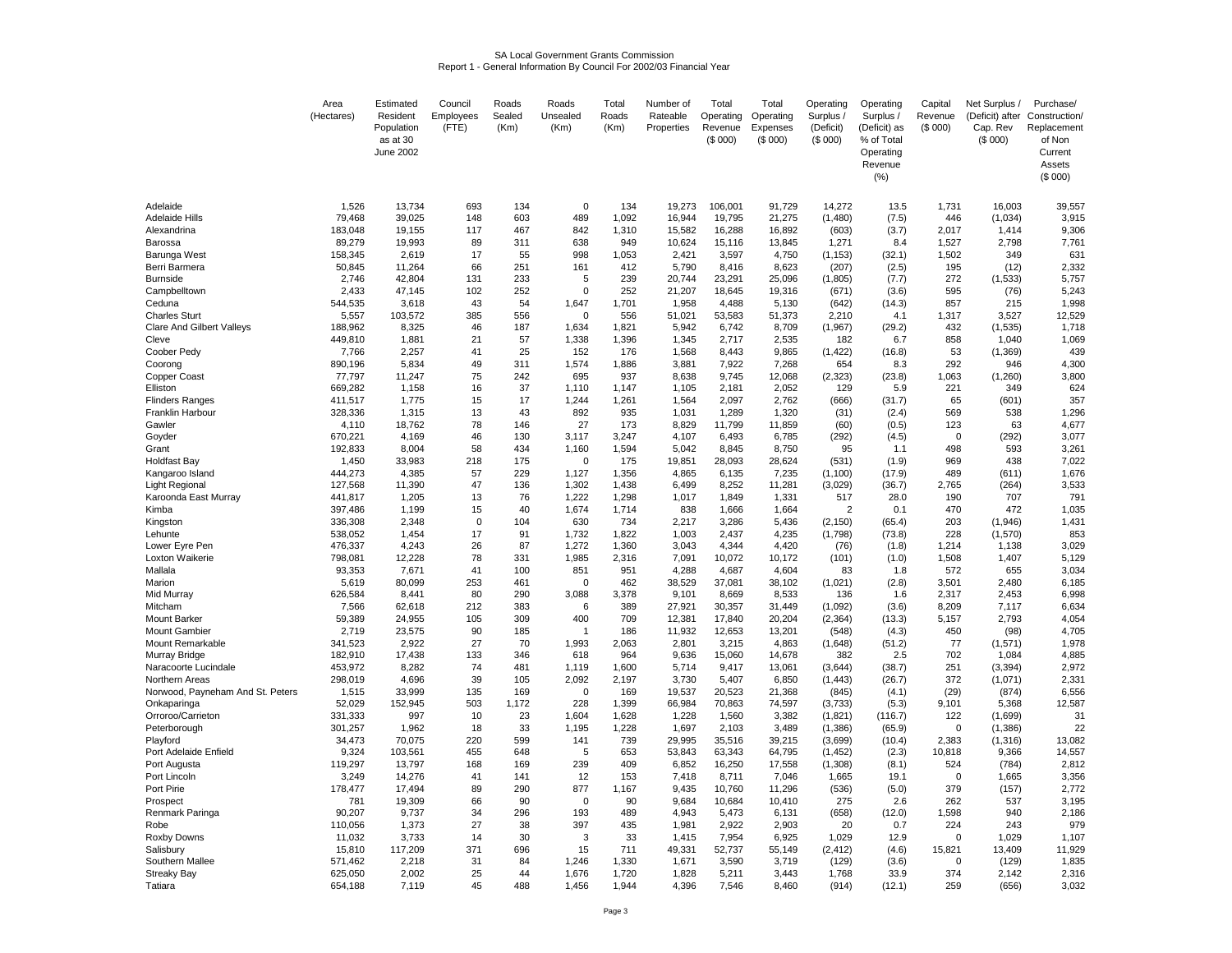#### SA Local Government Grants CommissionReport 1 - General Information By Council For 2002/03 Financial Year

|                                                    | Area<br>(Hectares)    | Estimated<br>Resident<br>Population<br>as at 30<br><b>June 2002</b> | Council<br>Employees<br>(FTE) | Roads<br>Sealed<br>(Km) | Roads<br>Unsealed<br>(Km) | Total<br>Roads<br>(Km) | Number of<br>Rateable<br>Properties | Total<br>Operating<br>Revenue<br>(S 000) | Total<br>Operating<br>Expenses<br>(S 000) | Operating<br>Surplus<br>(Deficit)<br>(S 000) | Operating<br>Surplus /<br>(Deficit) as<br>% of Total<br>Operating<br>Revenue<br>(% ) | Capital<br>Revenue<br>(\$000) | Net Surplus<br>(Deficit) after<br>Cap. Rev<br>(\$000) | Purchase/<br>Construction/<br>Replacement<br>of Non<br>Current<br>Assets<br>(\$000) |
|----------------------------------------------------|-----------------------|---------------------------------------------------------------------|-------------------------------|-------------------------|---------------------------|------------------------|-------------------------------------|------------------------------------------|-------------------------------------------|----------------------------------------------|--------------------------------------------------------------------------------------|-------------------------------|-------------------------------------------------------|-------------------------------------------------------------------------------------|
| Tea Tree Gully                                     | 9,555                 | 100,321                                                             | 345                           | 568                     | 16                        | 584                    | 39.680                              | 44,984                                   | 48,382                                    | (3,398)                                      | (7.6)                                                                                | 5,696                         | 2,298                                                 | 13,826                                                                              |
| <b>Tumby Bay</b>                                   | 267,405               | 2,628                                                               | 17                            | 44                      | 1,063                     | 1,107                  | 1.949                               | 3.418                                    | 4,190                                     | (772)                                        | (22.6)                                                                               | 382                           | (390)                                                 | 1,156                                                                               |
| Unley                                              | 1,440                 | 36,628                                                              | 152                           | 170                     | 0                         | 170                    | 18,705                              | 24,445                                   | 25,325                                    | (880)                                        | (3.6)                                                                                | 646                           | (234)                                                 | 5,088                                                                               |
| Victor Harbor                                      | 38,724                | 11,773                                                              | 79                            | 232                     | 137                       | 369                    | 8,908                               | 10,618                                   | 11,521                                    | (903)                                        | (8.5)                                                                                | 1,487                         | 584                                                   | 3,368                                                                               |
| <b>Wakefield Regional</b>                          | 346,842               | 6,570                                                               | 52                            | 158                     | 2,522                     | 2,680                  | 4.782                               | 9,298                                    | 8,383                                     | 915                                          | 9.8                                                                                  | $\mathbf 0$                   | 915                                                   | 2,984                                                                               |
| Walkerville                                        | 357                   | 7,076                                                               | 27                            | 36                      | 0                         | 36                     | 3,387                               | 3,986                                    | 4,068                                     | (82)                                         | (2.1)                                                                                | (11)                          | (93)                                                  | 778                                                                                 |
| Wattle Range                                       | 395,207               | 12,296                                                              | 92                            | 485                     | 1,973                     | 2,458                  | 8.493                               | 12.122                                   | 17,705                                    | (5,583)                                      | (46.1)                                                                               | 420                           | (5, 164)                                              | 3,353                                                                               |
| <b>West Torrens</b>                                | 3,716                 | 52,626                                                              | 240                           | 290                     | 0                         | 290                    | 29,230                              | 31,236                                   | 35,979                                    | (4,743)                                      | (15.2)                                                                               | $\mathbf 0$                   | (4,743)                                               | 8,491                                                                               |
| Whyalla                                            | 103,396               | 21,608                                                              | 137                           | 207                     | 128                       | 336                    | 10,938                              | 14,924                                   | 15,917                                    | (993)                                        | (6.7)                                                                                | 767                           | (226)                                                 | 3,302                                                                               |
| Yankalilla                                         | 76,086                | 3,944                                                               | 30                            | 113                     | 423                       | 536                    | 4,527                               | 4,913                                    | 4,753                                     | 161                                          | 3.3                                                                                  | 482                           | 642                                                   | 1,861                                                                               |
| Yorke Peninsula                                    | 593,377               | 11,615                                                              | 92                            | 410                     | 3,471                     | 3,881                  | 12,397                              | 13,507                                   | 18,813                                    | (5,306)                                      | (39.3)                                                                               | 826                           | (4,480)                                               | 4,736                                                                               |
| <b>State Total</b>                                 | 15,587,283            | 1,519,679                                                           | 7,291                         | 16,268                  | 57,858                    | 74,126                 | 796.307                             | ,047,209                                 | 1,096,866                                 | (49, 658)                                    | (4.7)                                                                                | 96,808                        | 47,150                                                | 313,217                                                                             |
| State Average                                      | 229,225               | 22,348                                                              | 107                           | 239                     | 851                       | 1,090                  | 11,710                              | 15,400                                   | 16,130                                    | (730)                                        |                                                                                      | 1,424                         | 693                                                   | 4,606                                                                               |
| Metropolitan Total<br>Metropolitan Average         | 160,007<br>8,889      | 1,096,466<br>60,915                                                 | 4,586<br>255                  | 6.777<br>376            | 444<br>25                 | 7,221<br>401           | 527.751<br>29,320                   | 667.167<br>37,065                        | 676,835<br>37,602                         | (9,668)<br>(537)                             | (1.4)                                                                                | 61.404<br>3,411               | 51,736<br>2,874                                       | 177,692<br>9,872                                                                    |
| Non-Metropolitan Total<br>Non-Metropolitan Average | 15,427,276<br>308,546 | 423,213<br>8,464                                                    | 2,705<br>54                   | 9,491<br>190            | 57,415<br>1,148           | 66,905<br>1,338        | 268,556<br>5,371                    | 380,041<br>7,601                         | 420,031<br>8,401                          | (39,990)<br>(800)                            | (10.5)                                                                               | 35,404<br>708                 | (4,586)<br>(92)                                       | 135,525<br>2,711                                                                    |

South Australian Local Government Grants Commission - from councils submitted Supplementary Return to the Annual Financial Statements.

**Notes** 

Source

 There may be differences from council's Financial Statements so as to enhance data consistency and comparability.

2. There may be differences in the data provided by councils in their Supplementary Returns to that provided in their Financial Statements due to different reporting methods, ie, some councils report inwhole numbers and others in amounts rounded to the nearest thousand dollars.

3.The information contained in this report is exclusively for council's internal use only. Any other use, disclosure or reproduction of this document is unauthorised.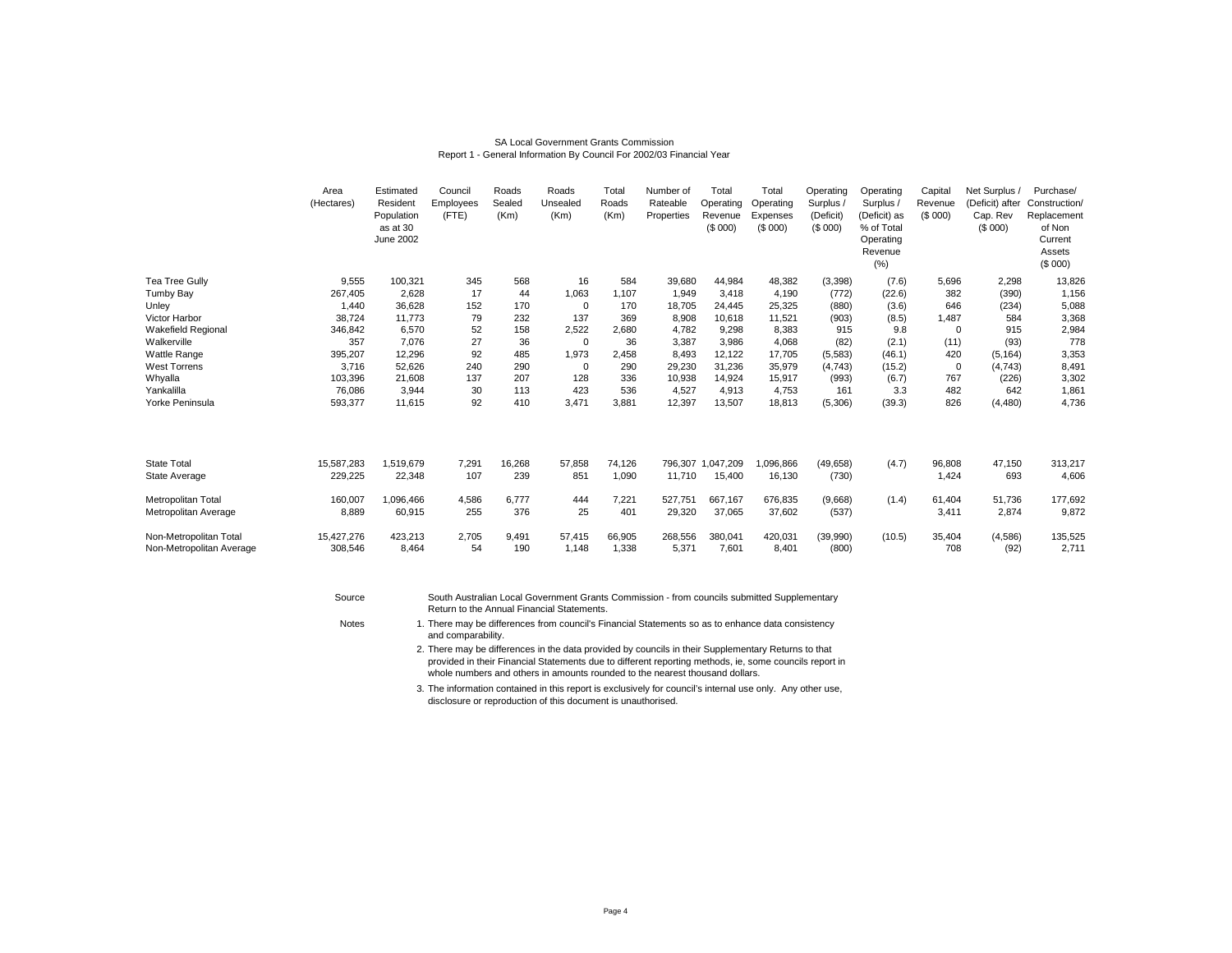### **Report 2 - Sources of Revenues Glossary**

# **Rateable Properties**

Total Rateable Properties (As per Valuer General's Department)

# **General Rates**

Net General Rates *as per SA LGGC Supplementary Return/Financial Statements* 

# **Other Rates**

Includes:

 Separate & Special, CED, Water Supply, Electricity Supply, Garbage & Stormwater Levy *as per SA LGGC Supplementary Return/Financial Statements* 

# **Total Rates**

General Rates *(See Above) plus* Other Rates *(See Above)* 

# **General Rates Per Capita**

General Rates *(See Above) divide* Population *(See General Information) Note: State Total = (Total State General Rates) / (Total State Population)* 

# **General Rates Per Rateable Property**

General Rates *(See Above) divide* Rateable Properties *(See Above) Note: State Total = (Total State General Rates) / (Total State Rateable Properties)* 

# **Statutory Charges**

Includes:

 Development Act Fees, Town Planning Fees, Rate Searches, Cemetery/Crematoria Fees, Animal Registration Fees, Septic Tank/CED Licence/Inspection Fees, Parking Fines/Expiation Fees, Health Regulation Fines, Environmental Control Fines, Litter Control Fines, Library Fines, Road Moieties & Other Licences/Fees/Fines. *as per SA LGGC Supplementary Return/Financial Statements* 

### **User Charges**

*as per SA LGGC Supplementary Return/Financial Statements* 

### **Local Government Grants Commission: General Purpose and Road Grants**

SA Local Government Grants Commission General Purpose Grant SA Local Government Grants Commission Local Road Grant (excludes Special Local Road Grants) *as per SA LGGC Supplementary Return/Financial Statements* 

### **Operating Grants: Commonwealth, State and Local Government**

Includes Commonwealth Roads to Recovery Grants (85% allocated to Councils directly from the Commonwealth) *as per SA LGGC Supplementary Return/Financial Statements* 

# **Investment Income**

Includes:

 Interest Received from Public Sector: Commonwealth, State & Other Councils Interest Received from Deposits with: LGFA, Other Financial Institutions, Banks & Private Sector Interest Received from Loans to Community Groups Other Investment Income: Dividends & Other

*as per SA LGGC Supplementary Return/Financial Statements* 

### **Reimbursement Revenue**

*as per SA LGGC Supplementary Return/Financial Statements*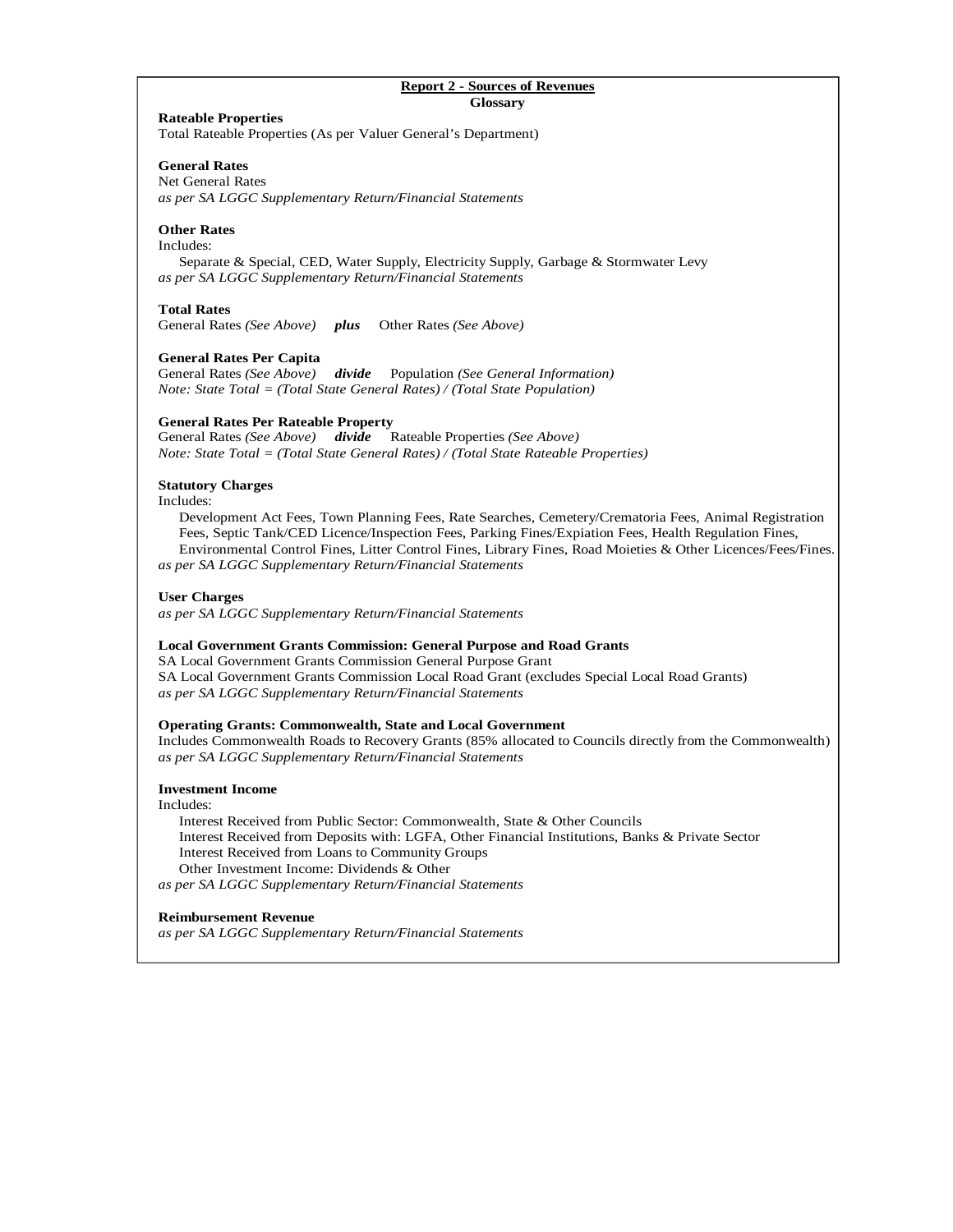# **Gain on Disposal of Non Current Assets**

*as per SA LGGC Supplementary Return/Financial Statements*

### **Commercial Revenue**

*as per SA LGGC Supplementary Return/Financial Statements*

# **Other Operating Revenue**

*as per SA LGGC Supplementary Return/Financial Statements* 

#### **Operating Revenue**

Total Operating Revenue before Capital Revenues Includes:

 Rate Revenue, Recurrent Grants, Statutory Charges, User Charges, Investment Income, Reimbursement Revenue, Commercial Revenue, Donations & Contributions, Gain on Disposal of Assets, Other Revenue and Roads to Recovery Grants (15% allocated to Councils by the Local Roads Advisory Committee as part of the Special Local Roads Program)

*as per SA LGGC Supplementary Return/Financial Statements* 

### **Capital Revenue**

Includes:

 Capital Grants: Commonwealth, State and Local Government, Other Capital Monetary Contributions / Donations & Physical Resources Donated

*as per SA LGGC Supplementary Return/Financial Statements* 

### **Total Revenue**

Total Operating Revenue *plus* Capital Revenue *(See Above) as per SA LGGC Supplementary Return/Financial Statements*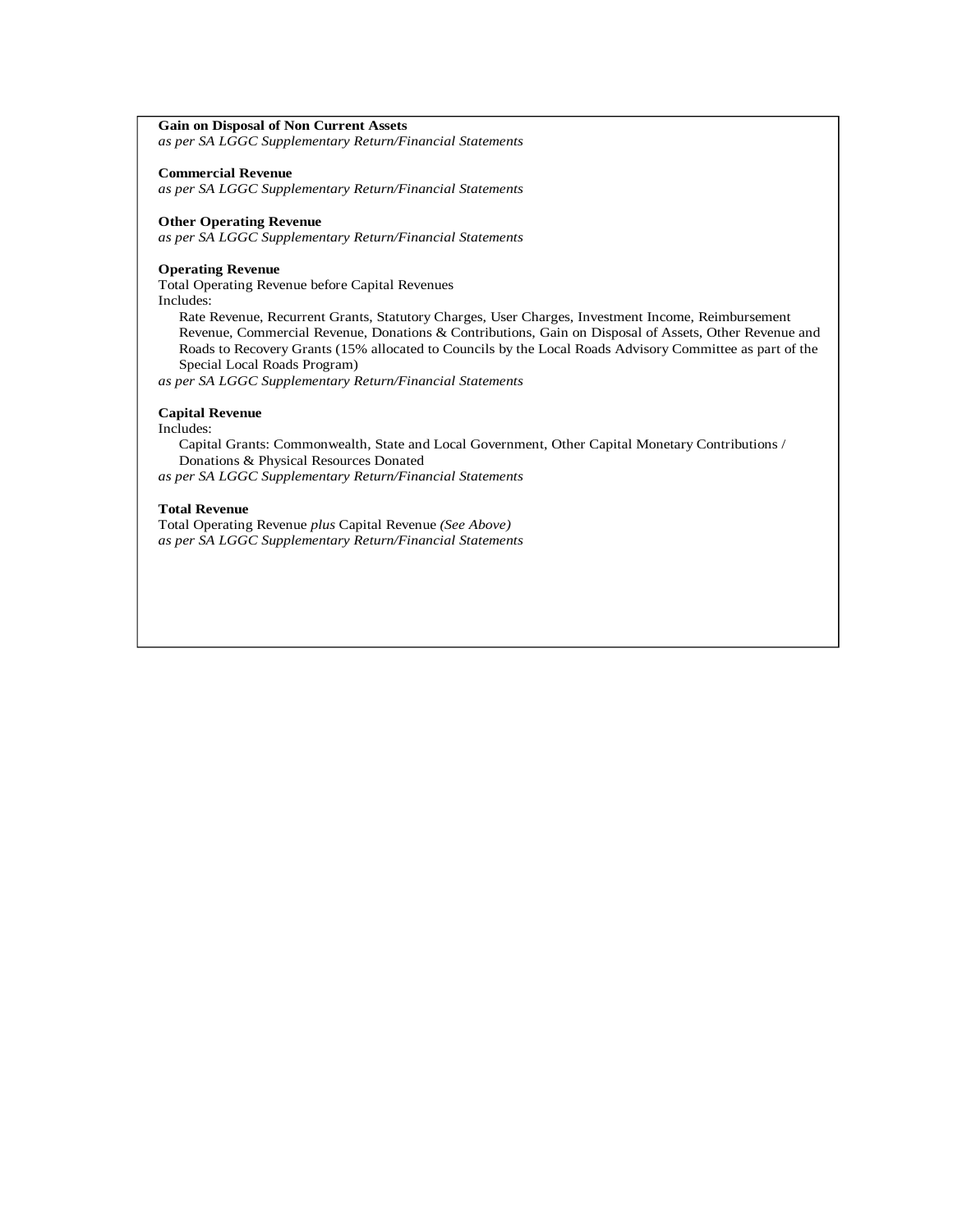# SA Local Government Grants Commission Report 2 - Sources of Revenues By Council For 2002/03 Financial Year

|                                        | Rateable        | General          | Other                 | Total            | General      | General               | Statutory               | User               | LGGC               | Operating        | Investment        | Reimb.             | Gain on                    | Commercial                 | Other                | Total                | Capital           | Other Capital                          | Physical                | Capital               | Total                   |
|----------------------------------------|-----------------|------------------|-----------------------|------------------|--------------|-----------------------|-------------------------|--------------------|--------------------|------------------|-------------------|--------------------|----------------------------|----------------------------|----------------------|----------------------|-------------------|----------------------------------------|-------------------------|-----------------------|-------------------------|
|                                        | Properties      | Rates<br>(\$000) | Rates<br>(\$000)      | Rates<br>(S 000) | Rates<br>Per | Rates Per<br>Rateable | Charges<br>(S 000)      | Charges<br>(S 000) | General<br>Purpose | Grants:<br>Cwth, | Income<br>(S 000) | Revenue<br>(S 000) | Disposal<br>of Non         | Revenue<br>(S 000)         | Operating<br>Revenue | Operating<br>Revenue | Grants:<br>Cwlth, | Contributions Resources<br>/ Donations | Donated                 | Revenue<br>(\$000)    | Revenue<br>(Operating & |
|                                        |                 |                  |                       |                  | Capita       | Property              |                         |                    | & Road             | State,           |                   |                    | Current                    |                            | (S 000)              | (S 000)              | State,            | (S 000)                                | (S 000)                 |                       | Capital)                |
|                                        |                 |                  |                       |                  | $($ \$)      | (S)                   |                         |                    | Grants             | L/Govt.          |                   |                    | Assets                     |                            |                      |                      | L/Govt            |                                        |                         |                       | (\$000)                 |
|                                        |                 |                  |                       |                  |              |                       |                         |                    | (\$000)            | (\$000)          |                   |                    | (\$000)                    |                            |                      |                      | (\$000)           |                                        |                         |                       |                         |
| Adelaide                               | 19.273          | 42.365           | 1.939                 | 44.304           |              |                       |                         |                    | 402                | 1.562            | 147               | 71                 | 529                        |                            | 682                  |                      |                   | 31                                     |                         |                       | 107.732                 |
| Adelaide Hills                         | 16.944          | 14.659           | 948                   | 15.607           | 3,085<br>376 | 2,198<br>865          | 7,503<br>449            | 50,934<br>396      | 1.334              | 2.063            | 67                | 249                | 220                        | 269<br>$\Omega$            | 744                  | 106,001<br>19,795    | 1,700<br>446      | $\Omega$                               | $\mathbf 0$<br>$\Omega$ | 1,731<br>446          | 20,241                  |
| Alexandrina                            | 15,582          | 11,080           | 1.048                 | 12,129           | 578          | 711                   | 604                     | 792                | 685                | 1,157            | 318               | 176                | 190                        | 410                        | 511                  | 16,288               | 1,675             | 71                                     | 272                     | 2,017                 | 18,306                  |
| Barossa                                | 10.624          | 8.742            | 2.138                 | 10,880           | 437          | 823                   | 260                     | 478                | 680                | 1.581            | 378               | 371                | 31                         | 737                        | 400                  | 15.116               | 517               | $\Omega$                               | 1,010                   | 1.527                 | 16,643                  |
| Barunga West                           | 2.421           | 1,619            | 13                    | 1,632            | 618          | 669                   | 36                      | 54                 | 407                | 456              | 115               | 161                | $\Omega$                   | 525                        | 618                  | 3,597                | 1,502             | $\Omega$                               | $\Omega$                | 1,502                 | 5,099                   |
| Berri Barmera<br>Burnside              | 5,790<br>20,744 | 4,521<br>18,389  | 402<br>591            | 4,922<br>18,980  | 401<br>430   | 781<br>886            | 111<br>455              | 91<br>756          | 1,303<br>974       | 1.696<br>1,734   | 81<br>297         | 957<br>310         | $\Omega$<br>91             | 99<br>293                  | 458<br>375           | 8,416<br>23,291      | 195<br>55         | $\Omega$<br>(44)                       | $\Omega$<br>261         | 195<br>272            | 8,611<br>23,563         |
| Campbelltown                           | 21.207          | 14.443           | 373                   | 14.816           | 306          | 681                   | 394                     | 529                | 1.083              | 1.538            | 382               | 46                 | 375                        | $\Omega$                   | 566                  | 18.645               | 384               | $\Omega$                               | 211                     | 595                   | 19.240                  |
| Ceduna                                 | 1,958           | 1,641            | 339                   | 1,980            | 454          | 838                   | 29                      | 315                | 1,220              | 1,401            | 58                | 182                | 30                         | $\Omega$                   | 493                  | 4,488                | 857               | $\Omega$                               | $\Omega$                | 857                   | 5,345                   |
| <b>Charles Sturt</b>                   | 51,021          | 43,054           | 986                   | 44,040           | 416          | 844                   | 1,915                   | 1,683              | 2,604              | 4,680            | 396               | 274                | 227                        | 48                         | 321                  | 53,583               | 861               | 28                                     | 428                     | 1,317                 | 54,900                  |
| <b>Clare And Gilbert Valleys</b>       | 5.942           | 4.031            | 206                   | 4.237            | 484          | 678                   | 160                     | 993                | 630                | 956              | 161               | 33                 | $\Omega$                   | $\Omega$                   | 202                  | 6.742                | 431               | $\overline{1}$                         | $\Omega$                | 432                   | 7.174                   |
| Cleve<br>Coober                        | 1,345<br>1,568  | 1,193<br>734     | 90<br>108             | 1,284<br>842     | 634<br>325   | 887<br>468            | 19<br>17                | 84<br>3,604        | 805<br>622         | 1,086<br>3,787   | 29<br>40          | 166<br>$\Omega$    | 16<br>$\Omega$             | $\mathbf 0$<br>$\mathbf 0$ | 33<br>153            | 2,717<br>8,443       | 858<br>53         | $\Omega$<br>$\Omega$                   | $\Omega$<br>$\Omega$    | 858<br>53             | 3,575<br>8,496          |
| Coorong                                | 3,881           | 3,377            | 221                   | 3,598            | 579          | 870                   | 110                     | 89                 | 2,077              | 3,166            | 77                | 217                | 26                         | $\Omega$                   | 640                  | 7,922                | 292               | $\Omega$                               | $\Omega$                | 292                   | 8,214                   |
| Copper Coast                           | 8,638           | 4,455            | 353                   | 4,808            | 396          | 516                   | 245                     | 899                | 1,265              | 1,597            | 64                | 290                | 49                         | 1,539                      | 254                  | 9,745                | 1,025             | $\Omega$                               | 38                      | 1,063                 | 10,808                  |
| Elliston                               | 1,105           | 943              | 23                    | 965              | 814          | 853                   | 16                      | 119                | 604                | 911              | 10                | 148                | $^{\circ}$                 | $\Omega$                   | 11                   | 2,181                | 221               | $\Omega$                               | $\Omega$                | 221                   | 2,402                   |
| Flinders Ranges                        | 1,564           | 577              | 0                     | 577              | 325          | 369                   | 16                      | 95                 | 807                | 1,022            | 73                | 217                | $\Omega$                   | 14                         | 82                   | 2,097                | 65                | $\Omega$                               | $\Omega$                | 65                    | 2,161                   |
| Franklin Harbour<br>Gawlei             | 1,031<br>8,829  | 651<br>7,979     | $\Omega$<br>40        | 651<br>8,019     | 495<br>425   | 631<br>904            | 25<br>246               | 38<br>1,003        | 475<br>882         | 482<br>1,438     | 34<br>100         | 22<br>554          | $\Omega$<br>318            | $\Omega$<br>$\mathbf 0$    | 37<br>121            | 1,289<br>11,799      | 569<br>123        | $\Omega$<br>$\Omega$                   | $\Omega$<br>$\mathbf 0$ | 569<br>123            | 1,858<br>11,922         |
| Goyder                                 | 4,107           | 2,267            | 181                   | 2,448            | 544          | 552                   | 76                      | 399                | 1,635              | 2,146            | 33                | 176                | 48                         | $\mathbf{1}$               | 1,167                | 6,493                | 0                 | $\mathbf 0$                            | $\mathbf 0$             | $\mathbf 0$           | 6,493                   |
| Grant                                  | 5,042           | 3,633            | 339                   | 3,972            | 454          | 721                   | 198                     | 1,162              | 993                | 1,223            | 238               | 1,174              | 777                        | $\Omega$                   | 101                  | 8,845                | 442               | $\Omega$                               | 56                      | 498                   | 9,343                   |
| Holdfast Bay                           | 19,851          | 13,880           | 670                   | 14,550           | 408          | 699                   | 909                     | 3,841              | 768                | 6,272            | 454               | 458                | 54                         | $\mathbf 0$                | 1,555                | 28,093               | 344               | $\mathbf 0$                            | 625                     | 969                   | 29,062                  |
| Kangaroo Island                        | 4,865           | 2,819            | 230                   | 3,048            | 643          | 579                   | 105                     | 588                | 1,223              | 1,547            | 76                | 328                | 205                        | $\mathbf 0$                | 237                  | 6,135                | 489               | $\Omega$                               | $\mathbf 0$             | 489                   | 6,624                   |
| Light Regional<br>Karoonda East Murray | 6,499<br>1,017  | 5,343<br>649     | 805<br>$\overline{0}$ | 6,148<br>649     | 469<br>539   | 822<br>638            | 288<br>10               | 161<br>59          | 485<br>751         | 625<br>947       | 205<br>43         | 157<br>110         | $\overline{1}$<br>$\Omega$ | 196<br>$\mathbf 0$         | 471<br>31            | 8,252<br>1,849       | 954<br>190        | 294<br>$\Omega$                        | 1,517<br>$\Omega$       | 2,765<br>190          | 11,017<br>2,039         |
| Kimba                                  | 838             | 750              | 31                    | 781              | 626          | 895                   | 12                      | 51                 | 647                | 655              | 32                | 85                 |                            | $\mathbf 0$                | 48                   | 1,666                | 470               | $\mathbf 0$                            | $\mathbf 0$             | 470                   | 2,136                   |
| Kingston                               | 2,217           | 1,919            | 254                   | 2,173            | 817          | 866                   | 33                      | 31                 | 432                | 634              | 27                | 31                 | 151                        | 145                        | 62                   | 3,286                | 203               | $\Omega$                               | $\Omega$                | 203                   | 3,490                   |
| Lehunte                                | 1,003           | 855              | 51                    | 906              | 588          | 852                   | 11                      | 97                 | 1,092              | 1,264            | 73                | 30                 | $\Omega$                   | $\mathbf 0$                | 55                   | 2,437                | 228               | $\Omega$                               | $\Omega$                | 228                   | 2,665                   |
| Lower Eyre Pen                         | 3,043           | 2,202            | 339                   | 2,541            | 519          | 724                   | 229                     | 813                | 325                | 335              | 106               | 269                | $\Omega$                   | $\Omega$                   | 50                   | 4,344                | 1,214             | $\Omega$                               | $\Omega$                | 1,214                 | 5,558                   |
| Loxton Waikerie<br>Mallala             | 7,091<br>4,288  | 5,445<br>3,258   | 499<br>$\Omega$       | 5,944<br>3,258   | 445<br>425   | 768<br>760            | 108<br>187              | 524<br>82          | 1,658<br>788       | 1,877<br>808     | 151<br>32         | 454<br>284         | 169<br>19                  | 130<br>$\mathbf 0$         | 732<br>16            | 10,072<br>4,687      | 1,346<br>480      | 0<br>92                                | 163<br>$\Omega$         | 1,508<br>572          | 11,580<br>5,259         |
| Marion                                 | 38,529          | 30,025           | 638                   | 30,663           | 375          | 779                   | 992                     | 994                | 1,860              | 3,300            | 134               | 524                | 39                         | $\Omega$                   | 435                  | 37,081               | 979               | $\Omega$                               | 2,522                   | 3,501                 | 40,582                  |
| Mid Murray                             | 9,101           | 4,609            | 71                    | 4,680            | 546          | 506                   | 184                     | 261                | 2,186              | 2,361            | 79                | 562                | $\Omega$                   | 466                        | 76                   | 8,669                | 569               | 1,748                                  | $\overline{0}$          | 2,317                 | 10,986                  |
| Mitcham                                | 27,921          | 22,146           | 530                   | 22,676           | 354          | 793                   | 814                     | 340                | 1,468              | 5,244            | 454               | 57                 | 446                        | $\Omega$                   | 326                  | 30,357               | $\Omega$          | 554                                    | 7,655                   | 8.209                 | 38,566                  |
| Mount Barke                            | 12,381          | 9,711            | 2,432                 | 12,143           | 389          | 784                   | 574                     | 283                | 641                | 1,087            | 211               | 791                | $\Omega$                   | 2,254                      | 497                  | 17,840               | 911               | 1,169                                  | 3,077                   | 5,157                 | 22,997                  |
| Mount Gambier<br>Mount Remarkable      | 11,932<br>2,801 | 8,160<br>1,356   | 142<br>67             | 8,302<br>1,422   | 346<br>464   | 684<br>484            | 197<br>43               | 1,190<br>165       | 989<br>1,029       | 1,360<br>1.124   | 376<br>40         | 1,139<br>355       | 29<br>$\Omega$             | $^{\circ}$<br>$\Omega$     | 60<br>66             | 12,653<br>3,215      | 364<br>77         | 86<br>$\Omega$                         | $\Omega$<br>$\Omega$    | 450<br>77             | 13,103<br>3,292         |
| Murrav Bridge                          | 9,636           | 7,279            | 154                   | 7,433            | 417          | 755                   | 303                     | 2,834              | 2,312              | 2,755            | 80                | 1,488              | 67                         | $\Omega$                   | 100                  | 15,060               | 702               | $\Omega$                               | $\Omega$                | 702                   | 15,762                  |
| Naracoorte Lucindale                   | 5,714           | 5,775            | 67                    | 5,842            | 697          | 1,011                 | 170                     | 129                | 1,519              | 1,763            | 52                | 595                | -9                         | 596                        | 260                  | 9,417                | 251               | $\Omega$                               | $\Omega$                | 251                   | 9,667                   |
| Northern Areas                         | 3,730           | 2,013            | 90                    | 2,103            | 429          | 540                   | 42                      | 102                | 897                | 1,034            | 29                | 1,132              | 36                         | 332                        | 597                  | 5,407                | 372               | $\Omega$                               | $\Omega$                | 372                   | 5,779                   |
| Norwood, Payneham And St. Peters       | 19,537          | 15,097           | 433                   | 15,530           | 444          | 773                   | 657                     | 1,531              | 848                | 2.127            | 170               | 409                | 83                         | $\mathbf 0$                | 16                   | 20,523               | $\Omega$          | (29)                                   | $\Omega$                | (29)                  | 20,494                  |
| Onkaparinga<br>Orroroo/Carrieton       | 66,984<br>1,228 | 49,502<br>447    | 3,228<br>$\Omega$     | 52,731<br>447    | 324<br>449   | 739<br>364            | 1,854<br>$\overline{7}$ | 1,832<br>42        | 7,696<br>575       | 11,885<br>746    | 125<br>53         | 1,029<br>180       | 91<br>$\Omega$             | $\Omega$<br>$\Omega$       | 1,316<br>85          | 70,863<br>1,560      | 1,945<br>122      | 397<br>$\Omega$                        | 6,759<br>$\Omega$       | 9,101<br>122          | 79,965<br>1,683         |
| Peterborough                           | 1.697           | 644              | $\mathbf 0$           | 644              | 328          | 380                   | 18                      | 56                 | 930                | 1.077            | 42                | 148                | (11)                       | 13                         | 115                  | 2.103                | $\Omega$          | $\mathbf 0$                            | $\Omega$                | $\overline{0}$        | 2,103                   |
| Plavford                               | 29,995          | 23.194           | 341                   | 23,535           | 331          | 773                   | 714                     | 762                | 7,050              | 9.286            | 293               | 360                | 189                        | 164                        | 213                  | 35,516               | 530               | 485                                    | 1,368                   | 2.383                 | 37,899                  |
| Port Adelaide Enfield                  | 53,843          | 46.005           | 816                   | 46,821           | 444          | 854                   | 1,828                   | 2.335              | 3,338              | 7.847            | 773               | 2,958              | 781                        | $\mathbf 0$                | $\Omega$             | 63,343               | 1,429             | $\Omega$                               | 9,389                   | 10,818                | 74,161                  |
| Port Augusta<br>Port Lincolr           | 6.852<br>7.418  | 5.145<br>5.268   | 237<br>211            | 5.382<br>5.479   | 373<br>369   | 751<br>710            | 220<br>241              | 4.848<br>481       | 2.742<br>918       | 4.471<br>1.562   | 92<br>81          | 202<br>318         | $\Omega$<br>295            | $\Omega$<br>$\mathbf 0$    | 1.034<br>253         | 16.250<br>8.711      | 524<br>$\Omega$   | $\Omega$<br>$\Omega$                   | $\mathbf 0$<br>$\Omega$ | 524<br>$\overline{0}$ | 16,774<br>8.711         |
| Port Pirie                             | 9,435           | 5,015            | 107                   | 5,122            | 287          | 532                   | 214                     | 481                | 3,220              | 3,933            | 123               | 147                | 104                        | 363                        | 273                  | 10,760               | 379               | $\Omega$                               | $\Omega$                | 379                   | 11,139                  |
| Prospect                               | 9,684           | 8,975            | 214                   | 9,189            | 465          | 927                   | 231                     | 92                 | 305                | 787              | 160               | 70                 | $\Omega$                   | $\mathbf 0$                | 155                  | 10,684               | 262               | $\Omega$                               | $\Omega$                | 262                   | 10,947                  |
| Renmark Paringa                        | 4.943           | 2.789            | 320                   | 3.109            | 286          | 564                   | 151                     | 393                | 1.543              | 1.663            | 67                | 37                 | 49                         | $\mathbf 0$                | $\overline{4}$       | 5.473                | 398               | $\Omega$                               | 1,199                   | 1.598                 | 7.071                   |
| Robe                                   | 1,981           | 1,446            | 255                   | 1,701            | 1,053        | 730                   | 42                      | 378                | 135                | 485              | $\overline{2}$    | 43                 | $\Omega$                   | 123                        | 147                  | 2,922                | 224               | $\Omega$                               | $\Omega$                | 224                   | 3,146                   |
| Roxby Downs<br>Salisbury               | 1,415<br>49,331 | 1,048<br>35,021  | 3,727<br>817          | 4,776<br>35,838  | 281<br>299   | 741<br>710            | 33<br>1,175             | 224<br>3,709       | 101<br>8,929       | 2,730<br>10,654  | 105<br>258        | $\Omega$<br>513    | 26<br>241                  | 49<br>51                   | 11<br>298            | 7,954<br>52,737      | $\Omega$<br>2,785 | $\Omega$<br>1,191                      | $\Omega$<br>11,845      | $\Omega$<br>15,821    | 7,954<br>68,558         |
| Southern Mallee                        | 1,671           | 1,711            | $\mathbf 0$           | 1,711            | 771          | 1,024                 | 28                      | 232                | 913                | 1,307            | 21                | 94                 | 88                         | $\Omega$                   | 110                  | 3,590                | $\Omega$          | $\Omega$                               | $\Omega$                | $\Omega$              | 3,590                   |
| Streaky Bay                            | 1,828           | 1,152            | 310                   | 1,462            | 575          | 630                   | 44                      | 877                | 970                | 1,301            | 44                | 452                | 942                        | $\mathbf 0$                | 89                   | 5,211                | 374               | $\Omega$                               | $\Omega$                | 374                   | 5,585                   |
| Tatiara                                | 4,396           | 4,829            | 384                   | 5,213            | 678          | 1,098                 | 59                      | 115                | 1,430              | 1,532            | 49                | 101                | 40                         | 10                         | 426                  | 7,546                | 259               | $\Omega$                               | $\Omega$                | 259                   | 7,804                   |
| <b>Tea Tree Gully</b>                  | 39,680          | 33,594           | 2,019                 | 35,614           | 335          | 847                   | 1,022                   | 1,999              | 2,550              | 3,767            | 298               | 191                | 362                        | $\Omega$                   | 1,731                | 44,984               | 657               | $\Omega$                               | 5,039                   | 5,696                 | 50,679                  |
| Tumby Bay                              | 1,949<br>18,705 | 1,600<br>18,811  | 274<br>490            | 1,874<br>19,302  | 609<br>514   | 821<br>1,006          | 35<br>921               | 69<br>734          | 402<br>846         | 620<br>2,187     | 67<br>349         | 121<br>309         | 103<br>51                  | 111<br>65                  | 418<br>528           | 3,418<br>24,445      | 382<br>92         | 0<br>554                               | $^{\circ}$<br>$\Omega$  | 382<br>646            | 3,800<br>25,091         |
| Unley<br>Victor Harbor                 | 8,908           | 6,920            | $\mathbf 0$           | 6,920            | 588          | 777                   | 299                     | 2,089              | 302                | 680              | 162               | 265                | 61                         | $\Omega$                   | 142                  | 10,618               | 1,126             | $\Omega$                               | 361                     | 1,487                 | 12,105                  |
| Wakefield Regional                     | 4,782           | 2,984            | 153                   | 3,137            | 454          | 624                   | 80                      | 203                | 1,244              | 1,886            | 92                | 929                | 327                        | $^{\circ}$                 | 2,644                | 9,298                | 0                 | 0                                      | $^{\circ}$              | $\mathbf 0$           | 9,298                   |
| Walkerville                            | 3,387           | 3,014            | 114                   | 3,127            | 426          | 890                   | 63                      | 120                | 164                | 228              | 52                | -8                 | (1)                        | 343                        | 45                   | 3,986                | 0                 | (11)                                   | $^{\circ}$              | (11)                  | 3,975                   |
| Wattle Range                           | 8,493           | 7,705            | 538                   | 8,242            | 627          | 907                   | 208                     | 782                | 1,384              | 2,182            | 67                | 420                | $\Omega$                   | 94                         | 126                  | 12,122               | 420               | $\Omega$                               | $\Omega$                | 420                   | 12,542                  |
| West Torrens                           | 29,230          | 20,946           | 460                   | 21,406           | 398          | 717                   | 817                     | 3,847              | 1,222              | 3,366            | 357               | 203                | $\Omega$                   | $^{\circ}$                 | 1,242                | 31,236               | $\mathbf 0$       | 0                                      | $^{\circ}$              | $\mathbf 0$           | 31,236                  |
| Whvalla<br>Yankalilla                  | 10,938<br>4,527 | 6,911<br>3,262   | 783<br>261            | 7,694<br>3,523   | 320<br>827   | 632<br>721            | 229<br>139              | 1,134<br>727       | 3,712<br>162       | 4,904<br>362     | 253<br>40         | 133<br>58          | 82<br>44                   | $^{\circ}$<br>$\Omega$     | 495<br>20            | 14,924<br>4,913      | 686<br>378        | 0<br>101                               | 81<br>3                 | 767<br>482            | 15,691<br>5,395         |
| Yorke Peninsula                        | 12,397          | 6,487            | 309                   | 6,796            | 559          | 523                   | 454                     | 179                | 1,556              | 2,216            | 253               | 1,155              |                            | 2,319                      | 135                  | 13,507               | 825               |                                        | $\Omega$                | 826                   | 14,333                  |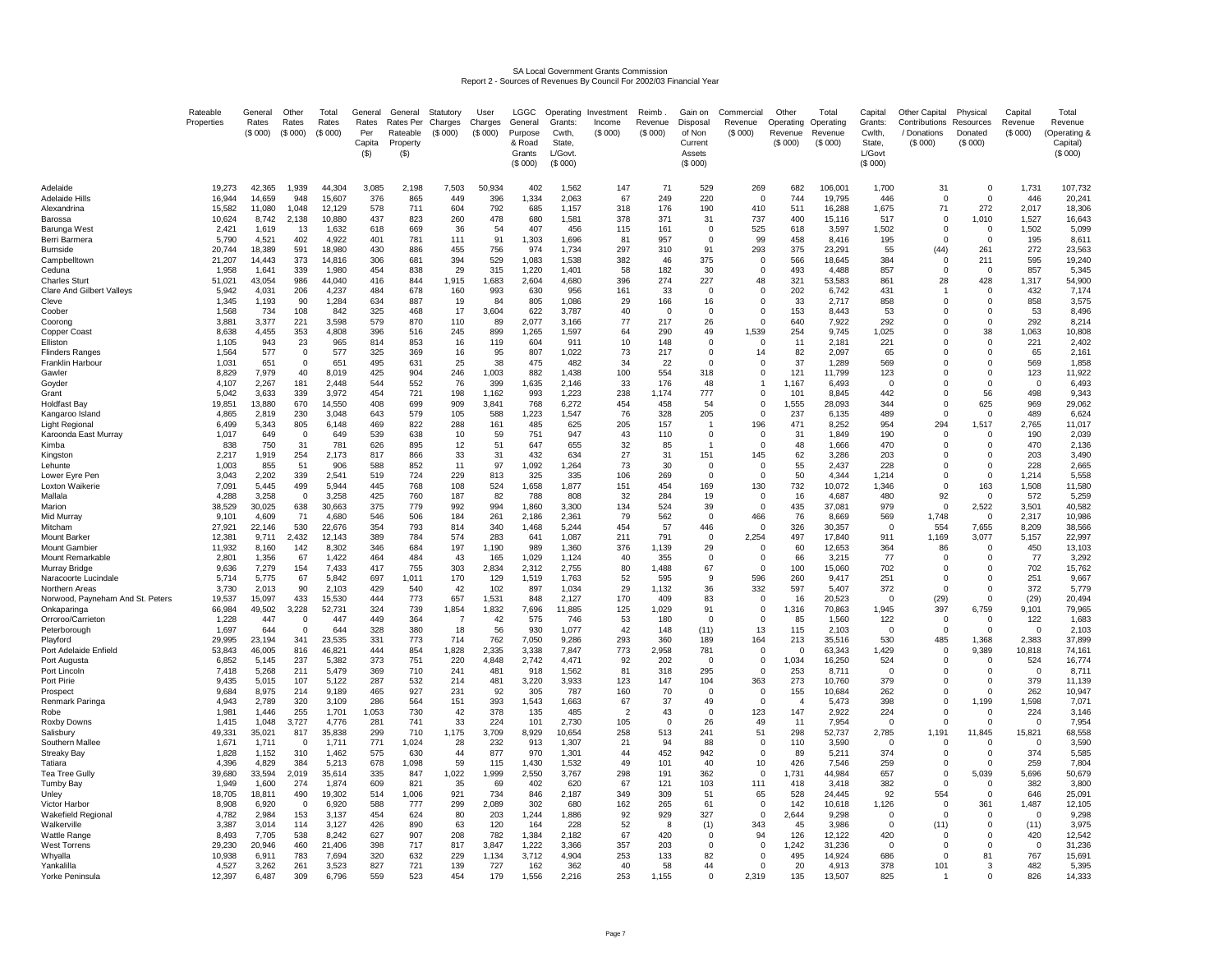# SA Local Government Grants Commission Report 2 - Sources of Revenues By Council For 2002/03 Financial Year

|                                                    | Rateable<br>Properties | General<br>Rates<br>(\$ 000 | Other<br>Rates<br>(S 000) | Total<br>Rates<br>(S 000) | General<br>Rates<br>Per<br>Capita<br>$($ \$ | General<br>Rates Per Charges<br>Rateable<br>Property<br>(S) | Statutory<br>(S 000) | User<br>Charges<br>(S 000) | General<br>Purpose<br>& Road<br>Grants<br>(S 000) | Grants:<br>Cwth.<br>State.<br>L/Govt.<br>(S 000) | LGGC Operating Investment<br>Income<br>(S 000) | Reimb.<br>Revenue<br>(S 000) | Gain on<br>Disposal<br>of Non<br>Current<br>Assets<br>(\$000) | Commercial<br>Revenue<br>(S 000) | Other<br>Revenue<br>(\$000) | Total<br>Operating Operating<br>Revenue<br>(\$000) | Capital<br>Grants:<br>Cwith.<br>State.<br>L/Govt<br>(\$000) | Other Capital<br><b>Contributions Resources</b><br>/ Donations<br>(S 000) | Physical<br>Donated<br>(S 000) | Capital<br>Revenue<br>(S 000) | Total<br>Revenue<br>(Operating &<br>Capital)<br>(S 000) |  |
|----------------------------------------------------|------------------------|-----------------------------|---------------------------|---------------------------|---------------------------------------------|-------------------------------------------------------------|----------------------|----------------------------|---------------------------------------------------|--------------------------------------------------|------------------------------------------------|------------------------------|---------------------------------------------------------------|----------------------------------|-----------------------------|----------------------------------------------------|-------------------------------------------------------------|---------------------------------------------------------------------------|--------------------------------|-------------------------------|---------------------------------------------------------|--|
| State Total                                        | 796,307                | 638.070                     | 34.209                    | 672.278                   | 420                                         | 801                                                         | 29.878               | 107.327                    | 97.744                                            | 156.466                                          | 10,203                                         | 25.499                       | 8.102                                                         | 11,759                           | 25.715                      | 1.047.209                                          | 36,212                                                      | 6,718                                                                     | 53,877                         | 96,808                        | ,144,017                                                |  |
| State Average                                      | 11,710                 | 9,383                       | 503                       | 9,886                     |                                             |                                                             | 439                  | 1,578                      | 1.437                                             | 2,301                                            | 150                                            | 375                          | 119                                                           | 173                              | 378                         | 15,400                                             | 533                                                         | 99                                                                        | 792                            | 1,424                         | 16,824                                                  |  |
| Metropolitan Total<br>Metropolitan Average         | 527,751<br>29,320      | 446.440<br>24,802           | 14.700<br>817             | 461.140<br>25,619         | 407                                         | 846                                                         | 22,510<br>1.251      | 77.040<br>4,280            | 42,989<br>2,388                                   | 77,902<br>4,328                                  | 5,197<br>289                                   | 8,345<br>464                 | 3.876<br>215                                                  | 1,232<br>68                      | 9,926<br>551                | 667,167<br>37,065                                  | 12,147<br>675                                               | 3,155<br>175                                                              | 46,102<br>2,561                | 61,404<br>3,411               | 728,571<br>40,476                                       |  |
| Non-Metropolitan Total<br>Non-Metropolitan Average | 268,556<br>5,371       | 191.630<br>3,833            | 19,509<br>390             | 211.138<br>4.223          | 453                                         | 714                                                         | 7,368<br>147         | 30,287<br>606              | 54,755<br>1,095                                   | 78,564<br>1,571                                  | 5,005<br>100                                   | 17,155<br>343                | 4.226<br>85                                                   | 10,527<br>211                    | 15.789<br>316               | 380,041<br>7,601                                   | 24,065<br>481                                               | 3,563                                                                     | 7.776<br>156                   | 35,404<br>708                 | 415,445<br>8,309                                        |  |

SourceSouth Australian Local Government Grants Commission - from councils submitted Supplementary Return to the Annual Financial Statements.

**Notes** 

 There may be differences from council's Financial Statements so as to enhance data consistency and comparability.

2. There may be differences in the data provided by councils in their Supplementary Returns to that provided in their Financial Statements due to different reporting methods, ie, some councils report in whole numbers and others in amounts rounded to the nearest thousand dollars.

3.The information contained in this report is exclusively for council's internal use only. Any other use, disclosure or reproduction of this document is unauthorised.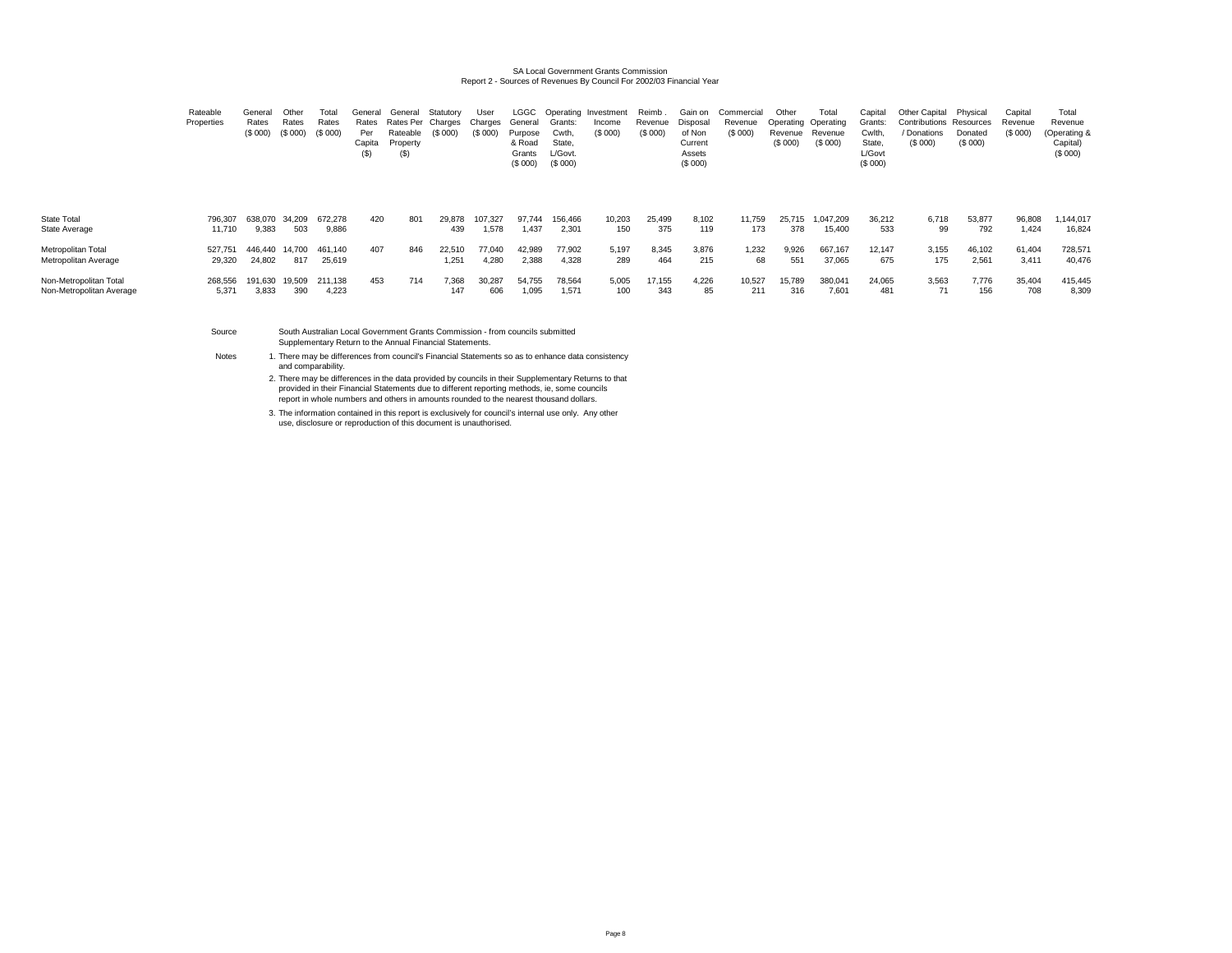# **Report 3 -Total Expenses Glossary**

# **Labour, Contract, Materials and Other Expenses**

Includes:

 Salaries and Wages, Contractual Services Expenses, Materials Expense, Other Finance Charges – Bank Fees etc & Other Expenses (Balance of expenses not in other expense categories on this report) *As per SA LGGC Supplementary Return/Financial Statements* 

# **Depreciation / Amortisation Expense**

*As per SA LGGC Supplementary Return/Financial Statements* 

# **Loss on Revaluation of Non Current Assets**

*As per SA LGGC Supplementary Return/Financial Statements* 

# **Loss on Disposal of Non Current Assets**

*As per SA LGGC Supplementary Return/Financial Statements* 

# **Interest Expense**

Includes:

 LGFA, Commonwealth, State Authorities, Other Councils, Financial Institutions, Banks, Other (Private Sector), Overdraft & Finance Lease Payments *As per SA LGGC Supplementary Return/Financial Statements* 

# **Levies Paid to Government**

Includes:

 Central Dog Committee, Waste Management Commission & Catchment Water Management Board *As per SA LGGC Supplementary Return/Financial Statements* 

# **Grants / Contributions / Donations**

Includes:

 Contributions and Donations to Public Sector: State, Local (Current), Local (Capital) & Grants to Private Groups

*As per SA LGGC Supplementary Return/Financial Statements* 

# **Total Operating Expenses**

Total Operating Expenses *As per SA LGGC Supplementary Return/Financial Statements* 

# **Purchase/Construction of Non Current Assets**

Includes purchase / construction of: Land, Buildings, Other Construction & Plant and Equipment *As per SA LGGC Supplementary Return/Financial Statements*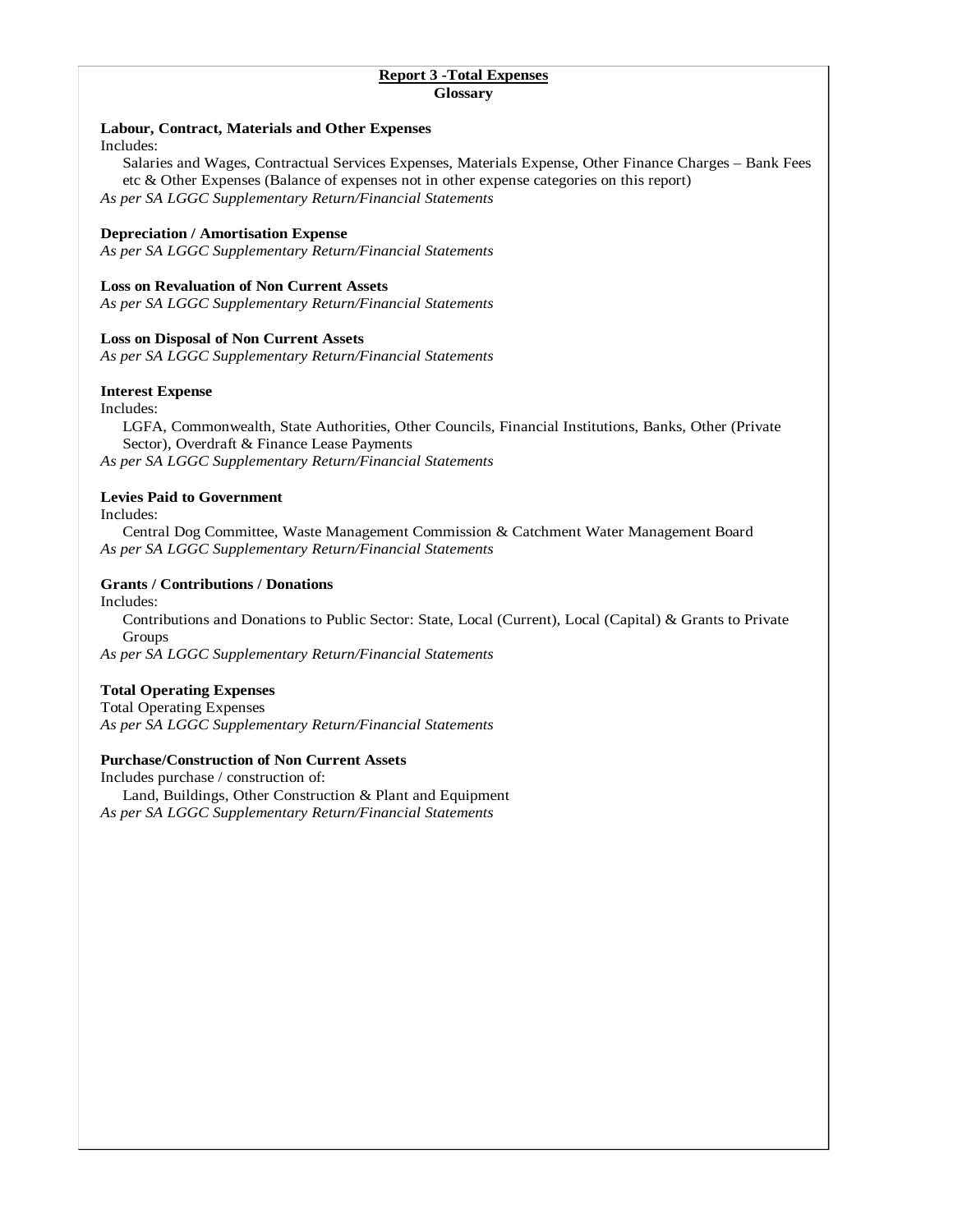#### SA Local Government Grants CommissionReport 3 - Expense Information By Council For 2002/03 Financial Year

|                                  | Labour,        | Depreciation / | Loss on        | Loss on               | Interest       | Levies Paid to           | Grants /                 | <b>Total Operating</b> | Purchase /     |
|----------------------------------|----------------|----------------|----------------|-----------------------|----------------|--------------------------|--------------------------|------------------------|----------------|
|                                  | Contract,      | Amortisation   | Revaluation of | Disposal of Non       | Expense        | Government               | Contributions /          | Expenses               | Construction / |
|                                  | Materials and  | Expense        | Non Current    | <b>Current Assets</b> | (\$000)        | (\$000)                  | Donations                | (\$000)                | Replacement of |
|                                  | Other Expenses | (\$000)        | Assets         | (\$000)               |                |                          | (\$000)                  |                        | Non Current    |
|                                  | (S 000)        |                | (\$000)        |                       |                |                          |                          |                        | Assets         |
|                                  |                |                |                |                       |                |                          |                          |                        | (\$000)        |
| Adelaide                         | 70,552         | 14.013         | 0              | 0                     | 914            | 3,549                    | 2,701                    | 91,729                 | 39,557         |
| <b>Adelaide Hills</b>            | 14,467         | 4,274          | $\mathbf 0$    | 1,585                 | 419            | 530                      | $\mathbf 0$              | 21,275                 | 3,915          |
| Alexandrina                      | 11,874         | 4,333          | $\mathbf 0$    | 0                     | 622            | 23                       | 40                       | 16,892                 | 9,306          |
| Barossa                          | 10,418         | 2,645          | 22             | 72                    | 577            | 27                       | 84                       | 13,845                 | 7,761          |
| Barunga West                     | 3,995          | 688            | $\mathbf 0$    | $\Omega$              | 67             | $\mathbf 0$              | $\mathbf 0$              | 4,750                  | 631            |
| Berri Barmera                    | 6,186          | 1,720          | 412            | 30                    | 229            | 23                       | 23                       | 8,623                  | 2,332          |
| <b>Burnside</b>                  | 17,469         | 6,646          | $\mathbf 0$    | 51                    | 339            | 591                      | $\mathbf 0$              | 25,096                 | 5,757          |
| Campbelltown                     | 12,502         | 6,265          | $\pmb{0}$      | 14                    | 51             | 374                      | 111                      | 19,316                 | 5,243          |
| Ceduna                           | 3,987          | 937            | $\mathbf 0$    | $\mathbf 0$           | 141            | 51                       | 14                       | 5,130                  | 1,998          |
| <b>Charles Sturt</b>             | 41,565         | 6,450          | 195            | 0                     | 1,761          | 1,048                    | 352                      | 51,373                 | 12,529         |
| <b>Clare And Gilbert Valleys</b> | 5,394          | 3,302          | $\mathbf 0$    | 13                    | $\mathbf{1}$   | $\mathbf 0$              | $\mathbf 0$              | 8,709                  | 1,718          |
| Cleve                            | 1,672          | 785            | $\mathbf 0$    | $\mathbf 0$           | 47             | 30                       | $\mathbf 0$              | 2,535                  | 1,069          |
| Coober                           | 7,694          | 1,862          | $\mathbf 0$    | 31                    | 257            | $\mathbf 0$              | 21                       | 9,865                  | 439            |
|                                  | 4,886          | 1,765          | $\Omega$       | 62                    | 76             | 18                       | 460                      |                        | 4,300          |
| Coorong<br><b>Copper Coast</b>   | 7,686          | 4,083          | $\mathbf 0$    | 43                    | 244            | 12                       | $\mathbf 0$              | 7,268<br>12,068        | 3,800          |
|                                  |                |                | $\mathbf 0$    | (89)                  | 30             | $\pmb{0}$                | $\mathbf 0$              |                        | 624            |
| Elliston                         | 1,430          | 681            |                |                       |                |                          |                          | 2,052                  |                |
| <b>Flinders Ranges</b>           | 1,633          | 1,091          | 0              | 0                     | 38             | $\pmb{0}$<br>$\mathbf 0$ | $\pmb{0}$<br>$\mathbf 0$ | 2,762                  | 357            |
| Franklin Harbour                 | 722            | 582            | $\Omega$       | 12                    | $\overline{4}$ |                          |                          | 1,320                  | 1,296          |
| Gawler                           | 9,257          | 1,899          | $\mathbf 0$    | $\mathbf 0$           | 663            | 40                       | 0                        | 11,859                 | 4,677          |
| Goyder                           | 4,384          | 2,303          | 0              | 0                     | 98             | 0                        | 0                        | 6,785                  | 3,077          |
| Grant                            | 5,110          | 3,204          | $\mathbf 0$    | 75                    | 125            | 50                       | 186                      | 8,750                  | 3,261          |
| <b>Holdfast Bay</b>              | 22,465         | 4,644          | $\mathbf 0$    | 33                    | 1,069          | 374                      | 39                       | 28,624                 | 7,022          |
| Kangaroo Island                  | 4,246          | 2,809          | $\mathbf 0$    | 15                    | 165            | $\mathbf 0$              | $\mathbf 0$              | 7,235                  | 1,676          |
| Light Regional                   | 6,133          | 4,385          | $\mathbf 0$    | $\overline{4}$        | 433            | 89                       | 238                      | 11,281                 | 3,533          |
| Karoonda East Murray             | 838            | 492            | $\mathbf 0$    | (4)                   | $\overline{2}$ | 3                        | 3                        | 1,331                  | 791            |
| Kimba                            | 1,068          | 543            | $\mathbf 0$    | $\mathbf 0$           | 8              | $\mathbf{1}$             | 43                       | 1,664                  | 1,035          |
| Kingston                         | 2,088          | 3,114          | $\Omega$       | $\Omega$              | 213            | 22                       | $\Omega$                 | 5,436                  | 1,431          |
| Lehunte                          | 1,325          | 2,916          | $\mathbf 0$    | (6)                   | $\mathbf 0$    | $\mathbf 0$              | $\mathbf 0$              | 4,235                  | 853            |
| Lower Eyre Pen                   | 2,846          | 1,259          | $\mathbf 0$    | 58                    | 178            | 74                       | $\overline{4}$           | 4,420                  | 3,029          |
| Loxton Waikerie                  | 6,697          | 3,234          | $\mathbf 0$    | $\mathbf 0$           | 241            | $\mathbf 0$              | $\mathbf 0$              | 10,172                 | 5,129          |
| Mallala                          | 3,000          | 1,121          | 192            | 49                    | 182            | 13                       | 47                       | 4,604                  | 3,034          |
| Marion                           | 28,631         | 7,619          | $\mathbf 0$    | 362                   | 730            | 631                      | 129                      | 38,102                 | 6,185          |
| Mid Murray                       | 6,117          | 2,115          | $\mathbf 0$    | 14                    | 236            | 13                       | 38                       | 8,533                  | 6,998          |
| Mitcham                          | 21,408         | 8,939          | $\mathbf 0$    | $\Omega$              | 551            | 509                      | 42                       | 31,449                 | 6,634          |
| <b>Mount Barker</b>              | 14,022         | 4,881          | 207            | 50                    | 387            | 78                       | 579                      | 20,204                 | 4,054          |
| <b>Mount Gambier</b>             | 8,352          | 3,853          | 0              | 1                     | 307            | 182                      | 506                      | 13,201                 | 4,705          |
| Mount Remarkable                 | 1,995          | 2,866          | 0              | (24)                  | 27             | 0                        | 0                        | 4,863                  | 1,978          |
| Murray Bridge                    | 10,942         | 3,362          | $\pmb{0}$      | 0                     | 294            | 12                       | 68                       | 14,678                 | 4,885          |
| Naracoorte Lucindale             | 7,513          | 5,264          | $\mathbf 0$    | $\Omega$              | 206            | 50                       | 28                       | 13,061                 | 2,972          |
| Northern Areas                   | 3,693          | 3,093          | $\mathbf 0$    | 0                     | 64             | $\mathbf 0$              | $\mathbf 0$              | 6,850                  | 2,331          |
| Norwood, Payneham And St. Peters | 15,712         | 4,418          | $\mathbf 0$    | 0                     | 737            | 437                      | 64                       | 21,368                 | 6,556          |
| Onkaparinga                      | 54,475         | 14,507         | $\mathbf 0$    | 182                   | 1,330          | 1,574                    | 2,529                    | 74,597                 | 12,587         |
| Orroroo/Carrieton                | 1,525          | 1,910          | 159            | (56)                  | 3              | $\mathbf 0$              | $\mathbf 0$              | 3,382                  | 31             |
| Peterborough                     | 2.199          | 1,290          | $\Omega$       | $\Omega$              | $\Omega$       | $\Omega$                 | $\Omega$                 | 3,489                  | 22             |
| Playford                         | 28,129         | 8,945          | $\mathbf 0$    | $\mathbf 0$           | 1,578          | 377                      | 186                      | 39,215                 | 13,082         |
| Port Adelaide Enfield            | 48,478         | 12,358         | (158)          | 110                   | 1,844          | 838                      | 1,325                    | 64,795                 | 14,557         |
| Port Augusta                     | 14,651         | 2,362          | 0              | 105                   | 300            | 23                       | 116                      | 17,558                 | 2,812          |
| Port Lincoln                     | 5,111          | 1,589          | $\mathbf 0$    | 135                   | 0              | 211                      | $\mathbf 0$              | 7,046                  | 3,356          |
| Port Pirie                       | 7,790          | 3,262          | $\mathbf 0$    | 9                     | 235            | $\mathbf 0$              | $\pmb{0}$                | 11,296                 | 2,772          |
| Prospect                         | 7,852          | 2,114          | 192            | (68)                  | 105            | 214                      | $\pmb{0}$                | 10,410                 | 3,195          |
| Renmark Paringa                  | 3,939          | 2,094          | 0              | 12                    | 6              | 12                       | 68                       | 6,131                  | 2,186          |
| Robe                             | 2,229          | 504            | $\Omega$       | 3                     | 121            | 26                       | 20                       | 2,903                  | 979            |
| Roxby Downs                      | 5,691          | 1,229          | 0              | $\overline{2}$        | 3              | 0                        | $\mathbf 0$              | 6,925                  | 1,107          |
| Salisbury                        | 41,841         | 10,677         | $\mathbf 0$    | 118                   | 1,617          | 747                      | 149                      | 55,149                 | 11,929         |
| Southern Mallee                  | 2,239          | 1,387          | $\mathbf 0$    | $\mathbf 0$           | 93             | $\mathbf 0$              | $\mathbf 0$              | 3,719                  | 1,835          |
| <b>Streaky Bay</b>               | 2.749          | 663            | $\Omega$       | $\Omega$              | 31             | $\Omega$                 | $\Omega$                 | 3,443                  | 2,316          |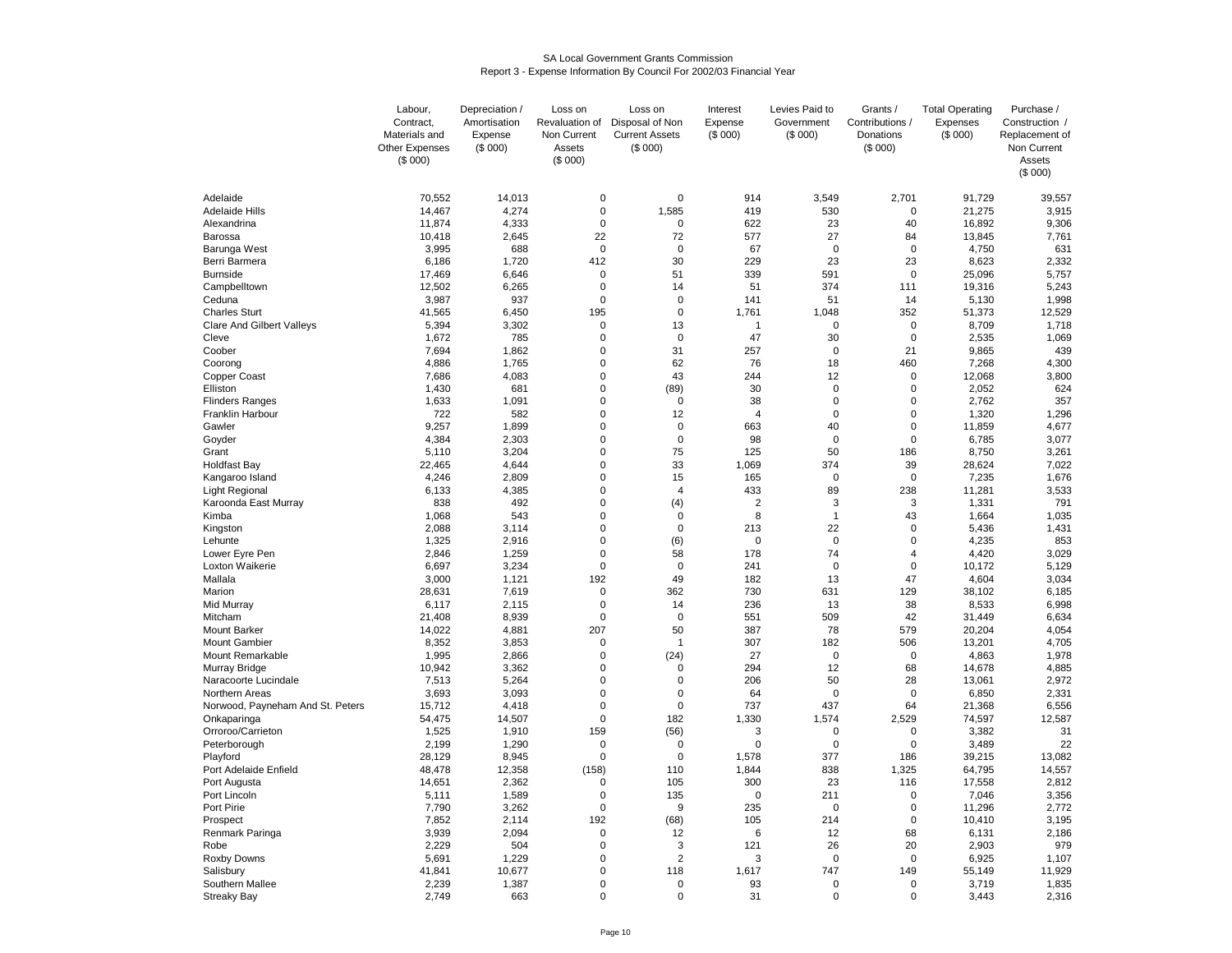| <b>SA Local Government Grants Commission</b>                         |
|----------------------------------------------------------------------|
| Report 3 - Expense Information By Council For 2002/03 Financial Year |

|                           | Labour,        | Depreciation / | Loss on        | Loss on               | Interest | Levies Paid to | Grants /        | <b>Total Operating</b> | Purchase /     |
|---------------------------|----------------|----------------|----------------|-----------------------|----------|----------------|-----------------|------------------------|----------------|
|                           | Contract,      | Amortisation   | Revaluation of | Disposal of Non       | Expense  | Government     | Contributions / | Expenses               | Construction / |
|                           | Materials and  | Expense        | Non Current    | <b>Current Assets</b> | (\$000)  | (\$000)        | Donations       | (\$000)                | Replacement of |
|                           | Other Expenses | (\$000)        | Assets         | (\$000)               |          |                | (\$000)         |                        | Non Current    |
|                           | (\$000)        |                | (\$000)        |                       |          |                |                 |                        | Assets         |
|                           |                |                |                |                       |          |                |                 |                        | (\$000)        |
| Tatiara                   | 4,791          | 3,338          | 0              | 48                    | 232      | 51             | 0               | 8,460                  | 3,032          |
| Tea Tree Gully            | 35,979         | 9,429          | 0              | 971                   | 1,173    | 830            | 0               | 48,382                 | 13,826         |
| Tumby Bay                 | 1,984          | 2,056          | 0              | 0                     | 85       | 47             | 18              | 4,190                  | 1,156          |
| Unley                     | 18,504         | 5,501          | $\mathbf 0$    | 31                    | 907      | 382            | 0               | 25,325                 | 5,088          |
| Victor Harbor             | 7,860          | 2,694          | $\mathbf 0$    | 227                   | 708      | 14             | 18              | 11,521                 | 3,368          |
| <b>Wakefield Regional</b> | 7,042          | 1,650          | (364)          | 0                     | 46       | 8              | 0               | 8,383                  | 2,984          |
| Walkerville               | 2,910          | 984            | 0              | 0                     | 59       | 114            | 0               | 4,068                  | 778            |
| Wattle Range              | 11,423         | 5,825          | 6              | 24                    | 339      | 87             | $\mathbf 0$     | 17,705                 | 3,353          |
| <b>West Torrens</b>       | 25,285         | 8,823          | 0              | 245                   | 954      | 460            | 212             | 35,979                 | 8,491          |
| Whyalla                   | 11,823         | 3,721          | 0              | 0                     | 373      | 0              | $\mathbf 0$     | 15,917                 | 3,302          |
| Yankalilla                | 3,350          | 864            | 0              | 170                   | 240      | 5              | 123             | 4,753                  | 1,861          |
| Yorke Peninsula           | 10,762         | 7,504          | $\pmb{0}$      | 125                   | 353      | 14             | 55              | 18,813                 | 4,736          |
|                           |                |                |                |                       |          |                |                 |                        |                |
| <b>State Total</b>        | 782,586        | 257,733        | 864            | 4,846                 | 25,468   | 14,890         | 10,640          | 1,096,866              | 313,217        |
| State Average             | 11,509         | 3,790          | 13             | 71                    | 375      | 219            | 156             | 16,130                 | 4,606          |
|                           |                |                |                |                       |          |                |                 |                        |                |
| Metropolitan Total        | 503,015        | 134,231        | 229            | 2,050                 | 16,382   | 13,089         | 7,839           | 676,835                | 177,692        |
| Metropolitan Average      | 27,945         | 7,457          | 13             | 114                   | 910      | 727            | 436             | 37,602                 | 9,872          |
| Non-Metropolitan Total    | 279,571        | 123,503        | 635            | 2,797                 | 9,086    | 1,801          | 2,801           | 420,031                | 135,525        |
| Non-Metropolitan Average  | 5,591          | 2,470          | 13             | 56                    | 182      | 36             | 56              | 8,401                  | 2,711          |
|                           |                |                |                |                       |          |                |                 |                        |                |
|                           |                |                |                |                       |          |                |                 |                        |                |
|                           |                |                |                |                       |          |                |                 |                        |                |

SourceSouth Australian Local Government Grants Commission - from councils submitted Supplementary Return to the Annual Financial Statements.

1. There may be differences from council's Financial Statements so as to enhance data consistency and comparability.

2. There may be differences in the data provided by councils in their Supplementary Returns to that provided in their Financial Statements due to different reporting methods, ie, some councils report in whole numbers and others in amounts rounded to the nearest thousand dollars.

3. The information contained in this report is exclusively for council's internal use only. Any other use, disclosure or reproduction of this document is unauthorised.

**Notes**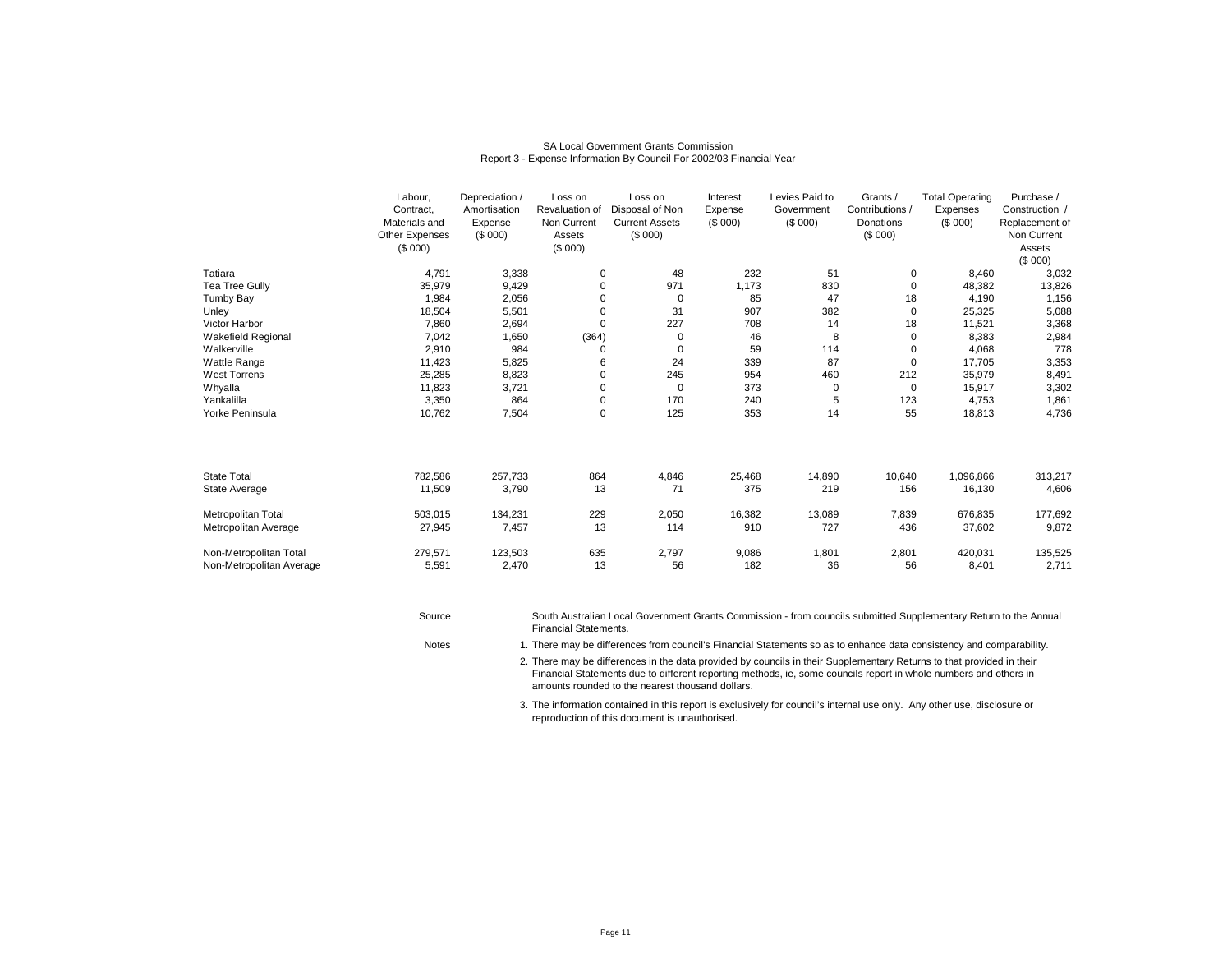#### **Report 4 – Debt and Related Transactions Glossary**

### **Gross Debt**

Includes:

 Current and Non Current Loans; Public Sector – Commonwealth, LGFA & State; Financial Institutions – Banks & Other; Other – Private; and Current and Non Current Finance Leases *As per SA LGGC Supplementary Return/Financial Statements*

### **Financial Investments**

Includes:

 Current Assets: Cash on Hand and at Bank/LGFA, Deposits / Investments: LGFA, Banks & Other Financial Institutions, Public Sector Securities – Government Authorities, Shares/Stocks & Other Investments and Loans to Community Groups;

Non Current Assets: Deposits / Investments: LGFA, Banks & Other Financial Institutions, Public Sector Securities – Government Authorities, Shares/Stocks & Other Investments and Loans to Community Groups

*less* 

Bank Overdraft: Bank Overdraft (current) *plus* Bank Overdraft / Cash Advance Facility (non-current)

*As per SA LGGC Supplementary Return/Financial Statements*

#### **Net Debt**

Gross Debt *(See Above) less* Financial Investments *(See Above)* 

# **Net Debt Per Capita**

*divide* Population (See General Information) *Note: State Total = (Total State Net Debt) / (Total State Population)* 

### **Net Debt as % of Total Operating Revenue**

Net Debt (*See Above*) *divide* Total Operating Revenue (S*ee Report 2*) *multiply by* 100 *As per SA LGGC Supplementary Return/Financial Statements*

### **Interest Expense**

Includes:

 LGFA, Commonwealth, State Authorities, Other Councils, Financial Institutions, Banks, Other (Private Sector), Overdraft & Finance Lease Payments

*As per SA LGGC Supplementary Return/Financial Statements*

#### **Investment Income**

Includes:

 Interest Received from Public Sector – Commonwealth, State & Other Councils; Interest Received from Deposits with – LGFA, Other Financial Institutions, Banks & Private Sector; Interest Received from Loans to Community Groups; Other Investment Income – Dividends & Other

*As per SA LGGC Supplementary Return/Financial Statements*

### **Net Interest Costs**

Interest Expense (*See Above*) *less* Investment Income (*See Above*) *As per SA LGGC Supplementary Return/Financial Statements*

#### **Net Interest Costs as % of Total Operating Revenue**

Net Interest Costs (See Above) *divide* Total Operating Revenue (See Report 2) *multiply by* 100 *As per SA LGGC Supplementary Return/Financial Statements*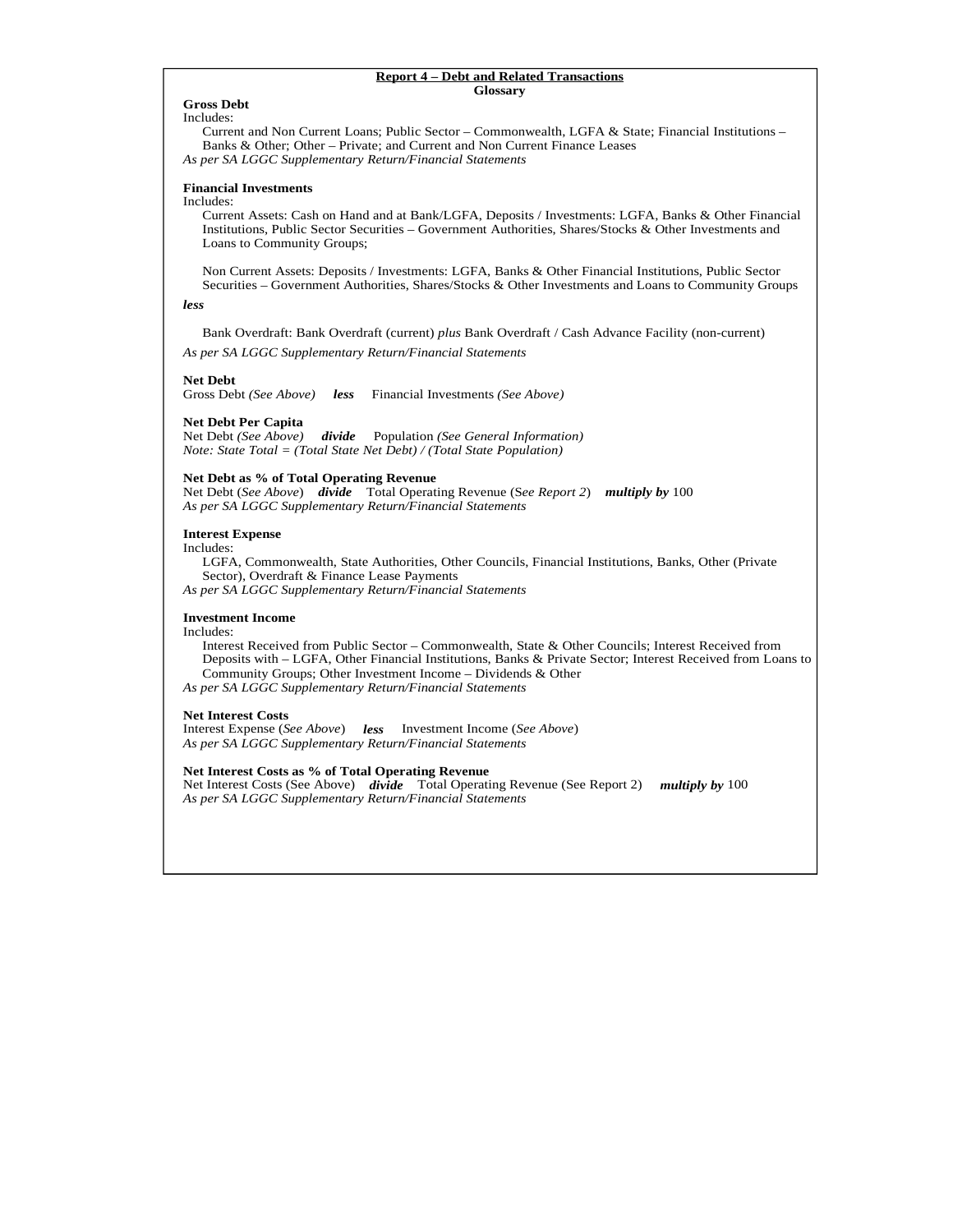#### SA Local Government Grants CommissionReport 4 - Debt and Related Transactions By Council For 2002/03 Financial Year

|                                            |                              | Financial              |                     | Net Debt Per      | Net Debt as %<br>of Total<br>Operating | Interest           | Investment        | Net Interest     | Net interest<br>costs as % of<br>Total<br>Operating |
|--------------------------------------------|------------------------------|------------------------|---------------------|-------------------|----------------------------------------|--------------------|-------------------|------------------|-----------------------------------------------------|
|                                            | <b>Gross Debt</b><br>(\$000) | Investments<br>(\$000) | Net Debt<br>(\$000) | Capita<br>$($ \$) | Revenue<br>(%)                         | Expense<br>(\$000) | Income<br>(\$000) | Costs<br>(S 000) | Revenue<br>(% )                                     |
| Adelaide                                   | 20,933                       | 3,442                  | 17,491              | 1,274             | 16.5                                   | 914                | 147               | 767              | 0.7                                                 |
| <b>Adelaide Hills</b>                      | 6,845                        | (1, 410)               | 8,255               | 212               | 41.7                                   | 419                | 67                | 352              | 1.8                                                 |
| Alexandrina                                | 12,123                       | 6,607                  | 5,517               | 288               | 33.9                                   | 622                | 318               | 303              | 1.9                                                 |
| Barossa                                    | 10,205                       | 8,093                  | 2,112               | 106               | 14.0                                   | 577                | 378               | 199              | 1.3                                                 |
| Barunga West                               | 816                          | 1,356                  | (540)               | (206)             | (15.0)                                 | 67                 | 115               | (48)             | (1.3)                                               |
| Berri Barmera                              | 3,368                        | 2,060                  | 1,308               | 116               | 15.5                                   | 229                | 81                | 148              | 1.8                                                 |
| <b>Burnside</b>                            | 5,026                        | 3,203                  | 1,823               | 43                | 7.8                                    | 339                | 297               | 42               | 0.2                                                 |
| Campbelltown                               | 687                          | 6,260                  | (5, 573)            | (118)             | (29.9)                                 | 51                 | 382               | (331)            | (1.8)                                               |
| Ceduna                                     | 1,950                        | 785                    | 1,165               | 322               | 26.0                                   | 141                | 58                | 83               | 1.8                                                 |
| <b>Charles Sturt</b>                       | 24,913                       | 1,596                  | 23,317              | 225               | 43.5                                   | 1,761              | 396               | 1,366            | 2.5                                                 |
| <b>Clare And Gilbert Valleys</b>           | 9                            | 2,586                  | (2,576)             | (309)             | (38.2)                                 | 1                  | 161               | (160)            | (2.4)                                               |
| Cleve                                      | 693                          | 1,101                  | (407)               | (217)             | (15.0)                                 | 47                 | 29                | 18               | 0.7                                                 |
| Coober                                     | 3,309                        | 555                    | 2,754               | 1,220             | 32.6                                   | 257                | 40                | 217              | 2.6                                                 |
| Coorong                                    | 1,439                        | 1,830                  | (392)               | (67)              | (4.9)                                  | 76                 | 77                | (0)              | (0.0)                                               |
| <b>Copper Coast</b>                        | 3.348                        | 1.179                  | 2,169               | 193               | 22.3                                   | 244                | 64                | 180              | 1.8                                                 |
| Elliston                                   | 216<br>449                   | 366<br>2,102           | (151)<br>(1,654)    | (130)             | (6.9)<br>(78.9)                        | 30<br>38           | 10<br>73          | 20<br>(36)       | 0.9<br>(1.7)                                        |
| <b>Flinders Ranges</b><br>Franklin Harbour | 115                          | 853                    | (739)               | (932)<br>(562)    | (57.3)                                 | $\overline{4}$     | 34                | (30)             | (2.3)                                               |
| Gawler                                     | 9,396                        | 1,373                  | 8,023               | 428               | 68.0                                   | 663                | 100               | 563              | 4.8                                                 |
| Goyder                                     | 1,090                        | 14                     | 1,076               | 258               | 16.6                                   | 98                 | 33                | 65               | 1.0                                                 |
| Grant                                      | 1,655                        | 4,871                  | (3, 216)            | (402)             | (36.4)                                 | 125                | 238               | (113)            | (1.3)                                               |
| <b>Holdfast Bay</b>                        | 19,632                       | 9,108                  | 10,524              | 310               | 37.5                                   | 1,069              | 454               | 615              | 2.2                                                 |
| Kangaroo Island                            | 3,589                        | 2,248                  | 1,341               | 306               | 21.9                                   | 165                | 76                | 89               | 1.4                                                 |
| <b>Light Regional</b>                      | 6,689                        | 3,898                  | 2,791               | 245               | 33.8                                   | 433                | 205               | 227              | 2.8                                                 |
| Karoonda East Murray                       | 205                          | 977                    | (772)               | (641)             | (41.8)                                 | $\overline{2}$     | 43                | (41)             | (2.2)                                               |
| Kimba                                      | 113                          | 414                    | (301)               | (251)             | (18.1)                                 | 8                  | 32                | (24)             | (1.4)                                               |
| Kingston                                   | 3,258                        | 819                    | 2,439               | 1,039             | 74.2                                   | 213                | 27                | 186              | 5.7                                                 |
| Lehunte                                    | 87                           | 1,614                  | (1,527)             | (1,050)           | (62.7)                                 | $\mathbf 0$        | 73                | (73)             | (3.0)                                               |
| Lower Eyre Pen                             | 2,680                        | 1,872                  | 808                 | 191               | 18.6                                   | 178                | 106               | 72               | 1.7                                                 |
| Loxton Waikerie                            | 11,084                       | 2,326                  | 8,758               | 716               | 87.0                                   | 387                | 151               | 90               | 0.9                                                 |
| Mallala                                    | 3,179                        | 467                    | 2,712               | 354               | 57.9                                   | 182                | 32                | 150              | 3.2                                                 |
| Marion                                     | 10,516                       | (1,366)                | 11,882              | 148               | 32.0                                   | 730                | 134               | 596              | 1.6                                                 |
| Mid Murray                                 | 4,036                        | 1,250                  | 2,786               | 330               | 32.1                                   | 236                | 79                | 157              | 1.8                                                 |
| Mitcham                                    | 9,052                        | 8,704                  | 348                 | 6                 | 1.1                                    | 551                | 454               | 97               | 0.3                                                 |
| <b>Mount Barker</b>                        | 4,072                        | 3,943                  | 129                 | 5                 | 0.7                                    | 387                | 211               | 176              | 1.0                                                 |
| <b>Mount Gambier</b>                       | 5,325                        | 7,875                  | (2,550)             | (108)             | (20.2)                                 | 307                | 376               | (69)             | (0.5)                                               |
| Mount Remarkable<br>Murray Bridge          | 345<br>5,466                 | 799<br>2,322           | (454)<br>3,144      | (155)<br>180      | (14.1)<br>20.9                         | 27<br>294          | 40<br>80          | (13)<br>214      | (0.4)<br>1.4                                        |
| Naracoorte Lucindale                       | 2,704                        | 1,173                  | 1,531               | 185               | 16.3                                   | 206                | 52                | 153              | 1.6                                                 |
| Northern Areas                             | 1,000                        | 525                    | 474                 | 101               | 8.8                                    | 64                 | 29                | 35               | 0.6                                                 |
| Norwood, Payneham And St. Peters           | 8,087                        | 2,854                  | 5,233               | 154               | 25.5                                   | 737                | 170               | 567              | 2.8                                                 |
| Onkaparinga                                | 20.433                       | 2.057                  | 18,376              | 120               | 25.9                                   | 1.330              | 125               | 1,205            | 1.7                                                 |
| Orroroo/Carrieton                          | 41                           | 1,068                  | (1,027)             | (1,030)           | (65.8)                                 | 3                  | 53                | (51)             | (3.2)                                               |
| Peterborough                               | $\Omega$                     | 1,194                  | (1, 194)            | (609)             | (56.8)                                 | $\Omega$           | 42                | (42)             | (2.0)                                               |
| Playford                                   | 25,918                       | 5,613                  | 20,305              | 290               | 57.2                                   | 1,578              | 293               | 1,285            | 3.6                                                 |
| Port Adelaide Enfield                      | 27,983                       | 14,271                 | 13,712              | 132               | 21.6                                   | 1.844              | 773               | 1,071            | 1.7                                                 |
| Port Augusta                               | 5,041                        | 469                    | 4,572               | 331               | 28.1                                   | 300                | 92                | 208              | 1.3                                                 |
| Port Lincoln                               | 592                          | 2,235                  | (1,644)             | (115)             | (18.9)                                 | 0                  | 81                | (81)             | (0.9)                                               |
| Port Pirie                                 | 2,785                        | 2,038                  | 747                 | 43                | 6.9                                    | 235                | 123               | 112              | 1.0                                                 |
| Prospect                                   | 1,375                        | 1,887                  | (512)               | (27)              | (4.8)                                  | 105                | 160               | (54)             | (0.5)                                               |
| Renmark Paringa                            | 60                           | 1,256                  | (1, 197)            | (123)             | (21.9)                                 | 6                  | 67                | (61)             | (1.1)                                               |
| Robe                                       | 1,548                        | 75                     | 1,473               | 1,073             | 50.4                                   | 121                | $\overline{2}$    | 119              | 4.1                                                 |
| Roxby Downs                                | 22                           | 1.705                  | (1,684)             | (451)             | (21.2)                                 | 3                  | 105               | (103)            | (1.3)                                               |
| Salisbury                                  | 24,997                       | 2,827                  | 22,170              | 189               | 42.0                                   | 1,617              | 258               | 1,359            | 2.6                                                 |
| Southern Mallee                            | 1.460                        | 456                    | 1.004               | 452               | 28.0                                   | 93                 | 21                | 72               | 2.0                                                 |